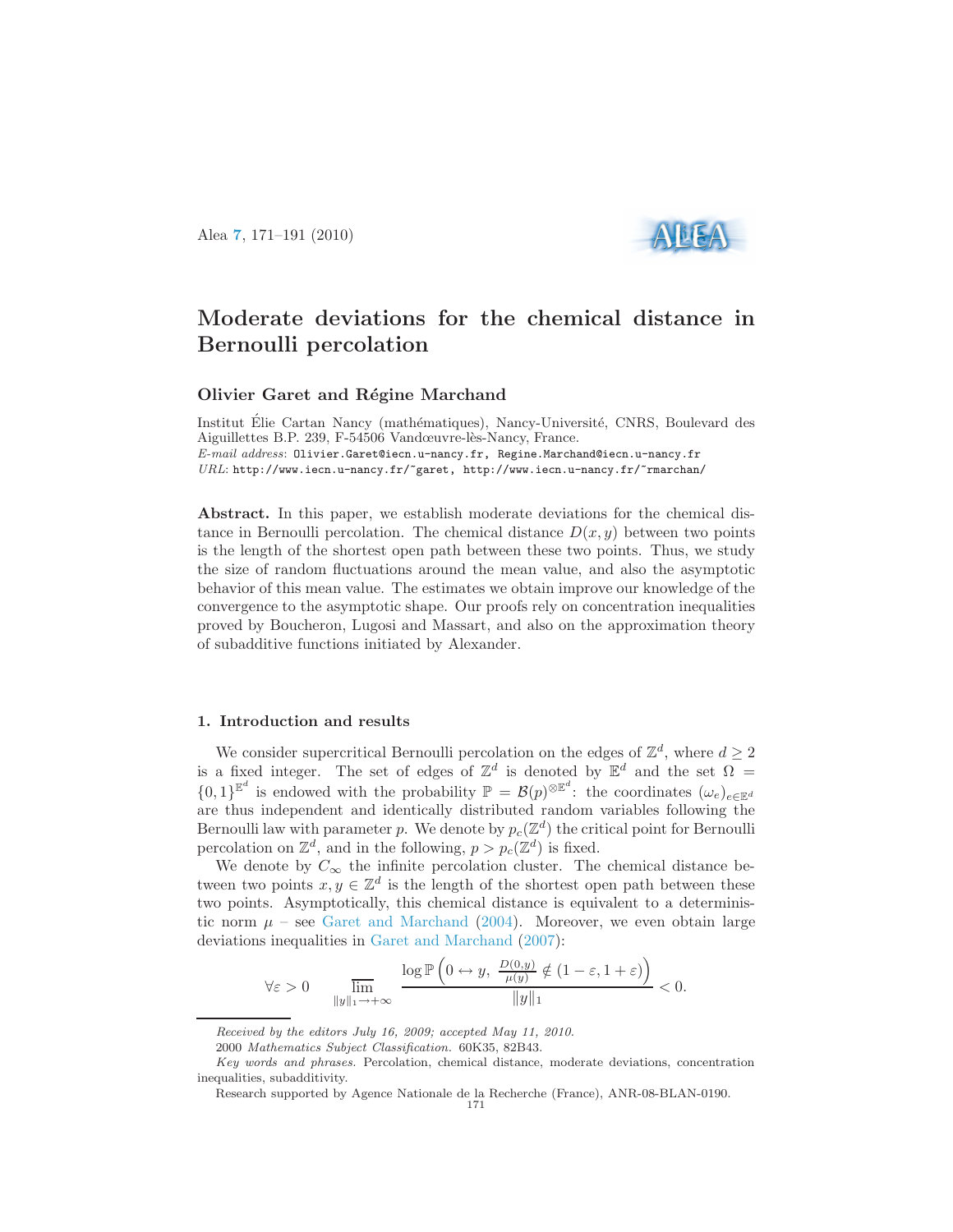<span id="page-1-4"></span>Our main results here are the following moderate deviation estimates:

<span id="page-1-6"></span>**Theorem 1.1.** There exists a constant  $C_{1,1} > 0$  such that

$$
\forall y \in \mathbb{Z}^d \quad \mathbb{E}\left( |D(0, y) - \mu(y)| \, \mathbb{1}_{\{0 \leftrightarrow y\}} \right) \le C_{1.1} \sqrt{\|y\|_1} \log(1 + \|y\|_1). \tag{1.1}
$$

There exist constants  $A_{1,2}, B_{1,2}, C_{1,2} > 0$  such that  $\forall y \in \mathbb{Z}^d \setminus \{0\}, \forall x \in [C_{1,2}(1 + \log ||y||_1), ||y||_1^{1/2}]$ 

$$
\mathbb{P}\left(\frac{|D(0,y) - \mu(y)|}{\sqrt{\|y\|_1}} > x, \ 0 \leftrightarrow y\right) \le A_{1,2}e^{-B_{1,2}x}.\tag{1.2}
$$

<span id="page-1-8"></span><span id="page-1-0"></span>There exists a constant  $C_{1,3} > 0$  such that, P-almost surely, on the event  $\{0 \leftrightarrow \infty\},$ for t large enough,

$$
\mathcal{B}^0_\mu(t - C_{1.3}\sqrt{t}\log t) \cap C_\infty \subset B^0(t) \subset \mathcal{B}^0_\mu(t + C_{1.3}\sqrt{t}\log t),\tag{1.3}
$$

where  $B^0(t) = \{x \in \mathbb{Z}^d : D(0,x) \leq t\}$  is the ball with radius t for the chemical distance and  $\mathcal{B}_{\mu}^{0}(t)$  is the ball with radius t for the norm  $\mu$ .

In Kesten's work on first-passage percolation, the analogue of inequality [\(1.2\)](#page-1-0) is valid for  $x \in [0, ||y||_1]$ . Note however that for  $x \in [\sqrt{||y||_1}, ||y||_1]$ , the large deviation estimates are more accurate; on the other hand, we cannot extend our results for  $x \in [0, C_{1,2}(1+\log ||y||_1)]$  because of the approximation and renormalization process we use in the proof.

Let us note first that the chemical distance between two points is infinite as soon as these points are not in the same open cluster: to overcome this problem, we introduce a variation of the chemical distance in the following way: for  $x \in \mathbb{R}$  $\mathbb{Z}^d$ , we denote by  $x^*$  the closest point to x in  $C_{\infty}$  (for the  $\|.\|_1$ -distance). For indeterminate cases, we choose  $x^*$  to minimize  $x^* - x$  for a given deterministic rule, as the lexicographic order for instance. Then, we define:

$$
\forall x, y \in \mathbb{Z}^d \quad D^*(x, y) = D(x^*, y^*).
$$

We will mainly work with  $D^*$  and we will come back to the chemical distance D by bounding the discrepancy between the two quantities. Here are the results we obtain for  $D^*$ :

<span id="page-1-5"></span><span id="page-1-1"></span>**Theorem 1.2.** There exists a constant  $C_{1,4} > 0$  such that

$$
\forall y \in \mathbb{Z}^d \quad Var \ D^*(0, y) \le C_{1.4} \|y\|_1 \log(1 + \|y\|_1). \tag{1.4}
$$

<span id="page-1-2"></span>For every  $D_{1.5} > 0$ , there exist constants  $A_{1.5}, B_{1.5}, C_{1.5} > 0$  such that for each  $y \in \mathbb{Z}^d \setminus \{0\}$ , for each  $x \in [C_{1.5}(1 + \log ||y||_1), D_{1.5}\sqrt{||y||_1}],$ 

$$
\mathbb{P}\left(\frac{|D^*(0,y) - \mathbb{E}[D^*(0,y)]|}{\sqrt{\|y\|_1}} > x\right) \le A_{1.5}e^{-B_{1.5}x}.\tag{1.5}
$$

<span id="page-1-3"></span>There exists a constant  $C_{1,6} > 0$  such that

$$
\forall y \in \mathbb{Z}^d \setminus \{0\} \quad 0 \le \mathbb{E}[D^*(0, y)] - \mu(y) \le C_{1.6} \sqrt{\|y\|_1} \log(1 + \|y\|_1). \tag{1.6}
$$

<span id="page-1-7"></span>The last two inequalities easily give some constants  $A_{1.7}, B_{1.7}, C_{1.7} > 0$  such that for every  $y \in \mathbb{Z}^d \setminus \{0\},\$ 

$$
\forall x \in [C_{1.7}(1 + \log ||y||_1), \sqrt{||y||_1}] \quad \mathbb{P}\left(\frac{|D^*(0, y) - \mu(y)|}{\sqrt{||y||_1}} > x\right) \le A_{1.7}e^{-B_{1.7}x}.\tag{1.7}
$$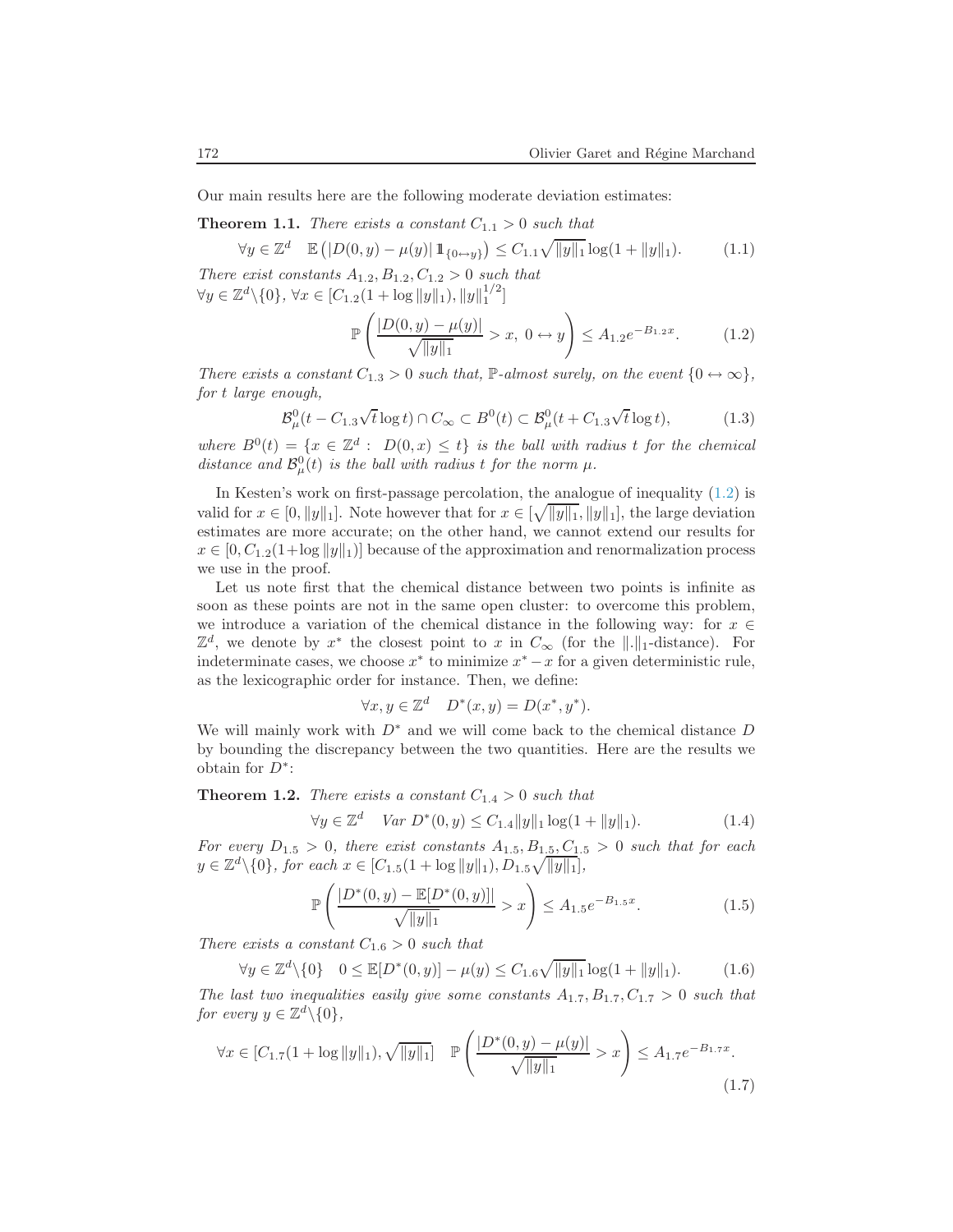As in first-passage percolation [\(Kesten](#page-19-2), [1993](#page-19-2)), the proof naturally falls into two parts:

- the control of the random fluctuations of  $D^*(0, x)$  around its mean value (concentration property),
- the control of the discrepancy between the mean value of  $D^*(0, x)$  and  $\mu(x)$ .

In his original work, Kesten used martingale techniques. Such techniques were also used by [Howard and Newman](#page-19-3) [\(1997,](#page-19-3) [2001\)](#page-19-4) for Euclidean first-passage percolation (see also the survey by [Howard,](#page-19-5) [2004](#page-19-5) and by [Pimentel,](#page-20-0) [2005](#page-20-0) for the Vahidi-Asl and Wierner model). Since then, the concentration method developed by [Talagrand](#page-20-1) [\(1995\)](#page-20-1) offered a new approach to this kind of problems and allowed to improve Kesten's estimates. In the same spirit, Benaïm and Rossignol [\(2008\)](#page-19-6) managed to enhance variance estimates in first-passage percolation. Here, we bound the fluctuations [\(1.4\)](#page-1-1) and [\(1.5\)](#page-1-2) thanks to recent concentration inequalities of Boucheron, [Boucheron et al.](#page-19-7) [\(2003](#page-19-7)), which are easier to use than the abstract result of Talagrand.

The control [\(1.6\)](#page-1-3) of the discrepancy between  $\mathbb{E}[D^*(0, y)]$  and  $\mu(y)$  usually relies on the moderate deviations estimates for the fluctuations of  $D^*(0, x)$  around its mean value; it is particularly clear for the models with spherical symmetry such as Euclidean first-passage percolation (see [Howard and Newman,](#page-19-3) [1997,](#page-19-3) [2001](#page-19-4)). A symmetry argument can also give simple proofs in the main direction, see [Alexander](#page-19-8) [\(1993\)](#page-19-8). Since this argument does not apply in an arbitrary direction, we choose to use the techniques developed by [Alexander](#page-19-9) [\(1997](#page-19-9)) for the approximation of subadditive functions.

The paper is organized as follows: in Section 2, we give some estimates for the chemical distance  $D$  and its variation  $D^*$ , that are mainly derived from Antal and Pisztora's results (see [Antal and Pisztora](#page-19-10), [1996\)](#page-19-10) ; we also deduce Theorem [1.1](#page-1-4) for D from Theorem [1.2](#page-1-5) for  $D^*$ . In Section 3, we prove inequalities [\(1.4\)](#page-1-1) and [\(1.5\)](#page-1-2) of Theorem [1.2,](#page-1-5) using concentration inequalities of Boucheron, Lugosi and Massart on one hand, and a mesoscopic renormalization argument on the other hand. Section 4 is devoted to the control of the discrepancy [\(1.6\)](#page-1-3) between  $\mu(x)$  and  $\mathbb{E}[D^*(0,x)]$ , following Alexander's method.

#### 2. Some inequalities

2.1. Classical estimates. For each x in  $\mathbb{Z}^d$ , we denote by  $C(x)$  the percolation cluster of x;  $|C(x)|$  is its cardinal. Thanks to [Chayes et al.](#page-19-11) [\(1989](#page-19-11)), we can control the radius of finite clusters: there exist constants  $A_{2,1}, B_{2,1} > 0$  such that

$$
\forall r > 0 \quad \mathbb{P}\left(|C(0)| < +\infty, \ C(0) \not\subset [-r, \dots, r]^d\right) \le A_{2.1} e^{-B_{2.1}r}.\tag{2.1}
$$

<span id="page-2-1"></span><span id="page-2-0"></span>We can also control the size of the holes in the infinite cluster: there exist two strictly positive constants  $A_{2,2}$  and  $B_{2,2}$  such that

$$
\forall r > 0 \quad \mathbb{P}\left(C_{\infty} \cap [-r, \dots, r]^d = \varnothing\right) \le A_{2.2} e^{-B_{2.2} r}.\tag{2.2}
$$

When $d = 2$ , t[his result follows from the large deviation estimates by](#page-19-12) Durrett and Schonmann [\(1988](#page-19-12)). Their methods can easily be transposed when  $d \geq 3$ . Nevertheless, when  $d \geq 3$ , the easiest way to obtain it seems to use Grimmett and Marstrand [\(1990\)](#page-19-13) slab's result as follows: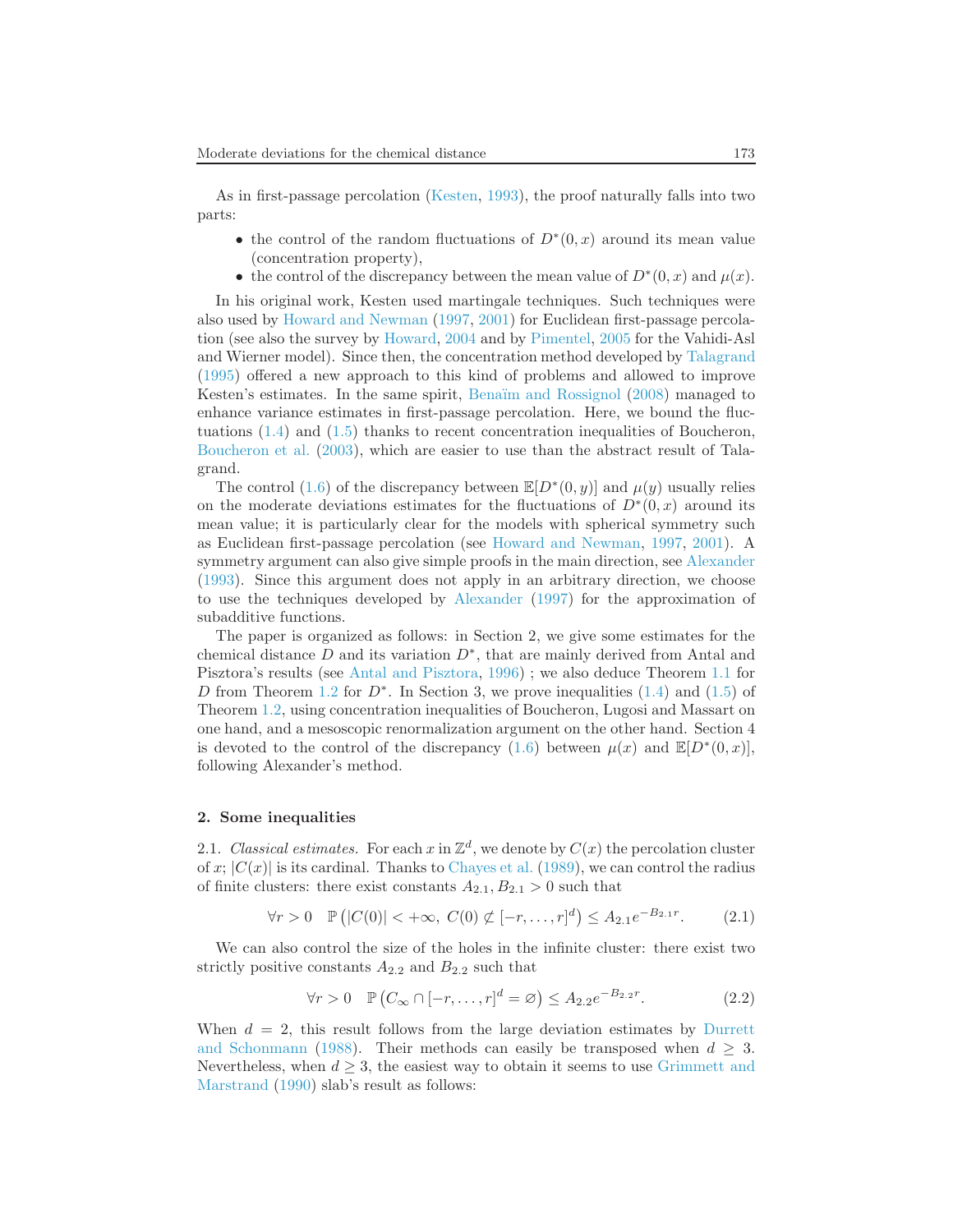*Proof:* Suppose  $d \geq 3$  and  $p > p_c$ . For  $k \in \mathbb{Z}_+$ , let us denote by  $p_c(S_k)$  the critical value for the existence of an infinite cluster contained in the slab

$$
S_k = \mathbb{Z}^2 \times \{0, 1, 2 \dots, k\}^{d-2}.
$$

The sequence  $(p_c(S_k))_{k\geq 1}$  is non-increasing. Its limit is denoted by  $p_c^{\text{slab}}$ . By [Grimmett and Marstrand](#page-19-13) [\(1990](#page-19-13)), we have  $p_c^{\text{slab}} = p_c$ . Let us choose k such that  $p_c(S_k) < p$ . Let us note  $v = (0, \ldots, 0, 1) \in \mathbb{Z}^d$  and, for  $x \in \mathbb{Z}^d$ ,

 $E_x = \{\text{every open path starting from } x \text{ and contained in } x + S_k \text{ is finite.}\}.$ 

By definition of  $p_c(S_k)$ ,  $q = \mathbb{P}(E_0) < 1$ . Since

$$
\{[-n,\ldots,n]^d\cap C_{\infty}=\varnothing\}\subset\bigcap_{0\leq i<\mathrm{Int}(n/(k+1))}E_{(k+1)iv},
$$

the independence of disjoint slabs gives

$$
\mathbb{P}([-n,\ldots,n]^d \cap C_{\infty} = \infty) \le q^{\text{Int}(n/(k+1))} \le \frac{1}{q} \exp(-Bn),
$$
  

$$
B = -\frac{1}{k+1} \ln q > 0.
$$

with  $$ 

2.2. Estimates for the chemical distance. The following lemma is a consequence of an auxiliary result obtained by [Antal and Pisztora](#page-19-10) [\(1996](#page-19-10)). This lemma actually contains the two theorems stated in their article.

<span id="page-3-0"></span>**Lemma 2.1.** There exist positive constants  $\alpha_{2,3}, \beta_{2,3}$  such that

$$
\forall y \in \mathbb{Z}^d \quad \mathbb{E}[e^{\alpha_{2.3}1_{\{0 \leftrightarrow y\}}D(0,y)}] \le e^{\beta_{2.3}||y||_1}.
$$
 (2.3)

*Proof*: Inequality  $(4.49)$  in [Antal and Pisztora](#page-19-10)  $(1996)$  $(1996)$  says that there exist an integer N and a real  $c > 0$  such that

$$
\forall \ell \geq 0 \quad \mathbb{P}(0 \leftrightarrow y, D(0, y) > \ell) \leq \mathbb{P}\left(\sum_{i=0}^{n} (|C_i| + 1) > \ell c N^{-d}\right),
$$

where the  $C_i$ 's are independent identically distributed random sets, such that there exists  $h > 0$  with  $\mathbb{E}[\exp(h|C_i|)] < +\infty$ , and n is an integer with  $n \le ||y||_1/2N$ , which leads to  $n + 1 \le ||y||_1$ . Thus, for each  $\ell > 0$ ,

$$
\mathbb{P}(0 \leftrightarrow y, D(0, y) \ge \ell) \le \mathbb{P}(0 \leftrightarrow y, D(0, y) > \ell/2)
$$
  
\n
$$
\le \mathbb{P}\left(\sum_{i=0}^{n}(|C_i| + 1) > \frac{\ell}{2}cN^{-d}\right)
$$
  
\n
$$
\le \mathbb{P}\left(\sum_{i=1}^{\|y\|_1} \frac{2N^d}{c}(|C_i| + 1) \ge \ell\right).
$$

Of course, the last inequality remains true for  $\ell \leq 0$ , which proves that

$$
1\!\!1_{\{0\leftrightarrow y\}} D(0, y) \preceq \mu^{*||y||_1},
$$

where  $\mu$  is the distribution of  $\frac{2N^d}{c}(|C_0|+1)$  and  $\preceq$  denotes the stochastic domination. Thus, we can choose  $\alpha_{2.3} = h \frac{c}{2N^d}$  and  $\beta_{2.3} = \log \mathbb{E}[\exp(h|C_0|+1)].$ 

<span id="page-3-1"></span>**Corollary 2.2.** There exist some constants  $\rho$ ,  $A_{2,4}$ ,  $B_{2,4} > 0$  such that

$$
\forall y \in \mathbb{Z}^d \quad \forall t \ge p \|y\|_1 \quad \mathbb{P}(0 \leftrightarrow y, \ D(0, y) > t) \quad \le \quad A_{2.4} \exp(-B_{2.4}t). \tag{2.4}
$$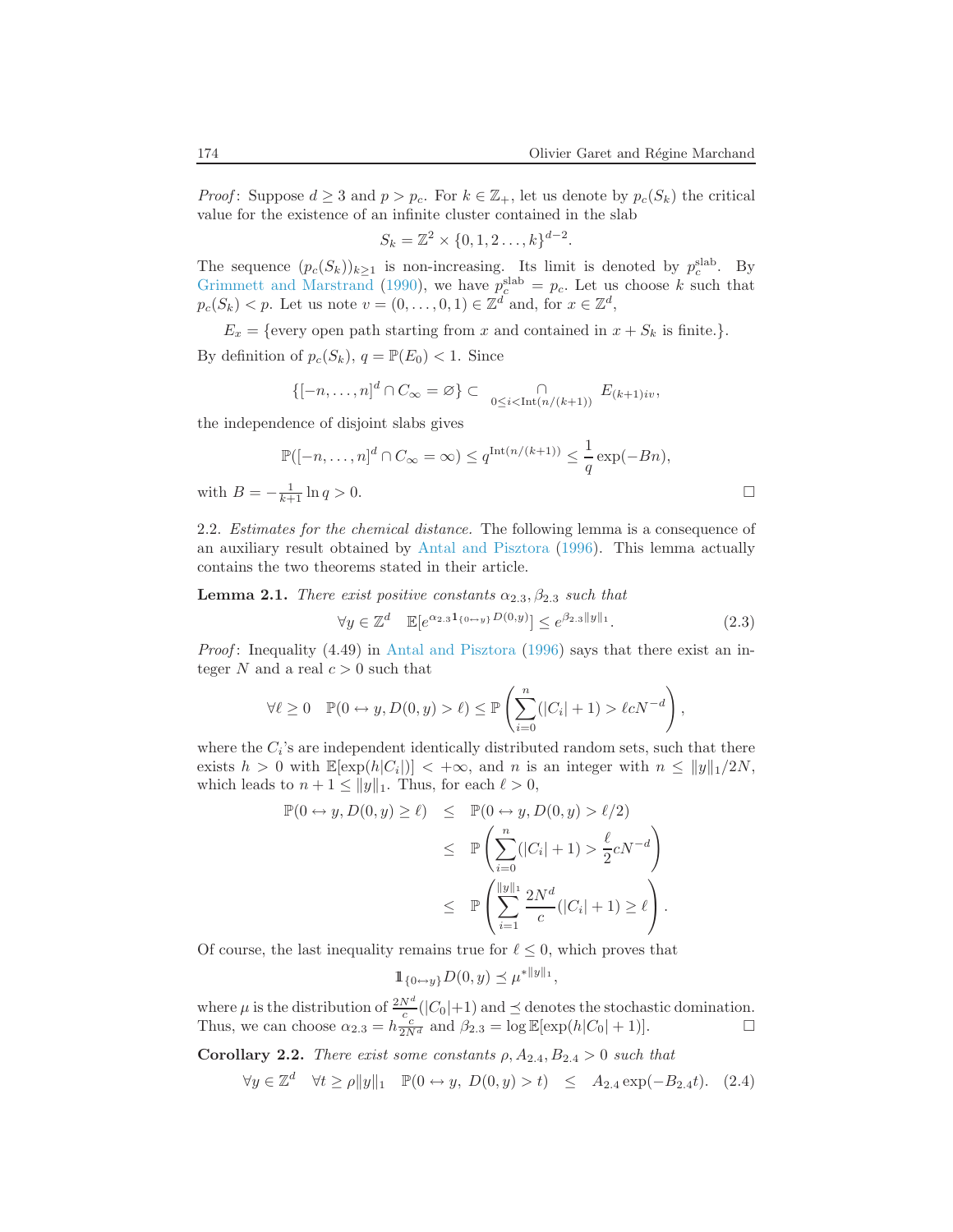*Proof*: Let  $y \in \mathbb{Z}^d$  and  $t > 0$ . With the Markov inequality and [\(2.3\)](#page-3-0), we get

$$
\mathbb{P}(0 \leftrightarrow y, \ D(0, y) > t) \le e^{-\alpha_{2.3}t} \mathbb{E}[e^{\alpha_{2.3}1_{\{0 \leftrightarrow y\}} D(0, y)}] \le e^{\beta_{2.3}||y||_1 - \alpha_{2.3}t}.
$$
  
To get (2.4), we take  $\rho > 2\frac{\beta_{2.3}}{\alpha_{2.3}}$ .

2.3. Estimates for the modified chemical distance  $D^*$ . We now show some estimates for D<sup>∗</sup> that are analogous to the ones that we have obtained for the chemical distance D:

<span id="page-4-0"></span>**Lemma 2.3.** There exist some constants  $\rho^*$ ,  $A_{2.5}$ ,  $B_{2.5}$ ,  $\alpha_{2.6}$ ,  $\beta_{2.6}$ ,  $A_{2.7}$ ,  $B_{2.7} > 0$ such that, for each  $y \in \mathbb{Z}^d$ :

$$
\forall t \ge p^* \|y\|_1 \quad \mathbb{P}(D^*(0, y) > t) \le A_{2.5} \exp(-B_{2.5}t), \tag{2.5}
$$

$$
\mathbb{E}[e^{\alpha_{2.6}D^*(0,y)}] \leq e^{\beta_{2.6}||y||_1}, \tag{2.6}
$$

$$
\|(D^*(0,y) - \rho^*\|y\|_1)^+\|_2 \le A_{2.7} \exp(-B_{2.7} \|y\|_1). \tag{2.7}
$$

*Proof*: Let  $\lambda = \frac{1}{4\rho}$  and  $\rho^* = 2\rho$ . Since  $D^*(0, y) = D(0^*, y^*)$ , we have

$$
\mathbb{P}(D^*(0, y) > t) \leq \mathbb{P}(\|0^*\|_1 \geq \lambda t) + \mathbb{P}(\|y^* - y\|_1 \geq \lambda t)
$$

$$
+ \sum_{\substack{u \in C \ \lambda \in \mathbb{P}(\mathbb{1}_{\{a \leftrightarrow b\}} D(a, b) > t)}} \mathbb{P}(\mathbb{1}_{\{a \leftrightarrow b\}} D(a, b) > t).
$$

$$
+ \sum_{\substack{\|a\|_1 \leq \lambda t \\ \|b-y\|_1 \leq \lambda t}} \mathbb{P}(\mathbb{1}_{\{a \leftrightarrow b\}} D(a, b) > t).
$$

The first and second terms are controlled with [\(2.2\)](#page-2-0). If  $t \ge \rho^* ||y||_1$ , then for each term in the sum, we have:

$$
||a - b||_1 \le ||y||_1 + 2\lambda t \le \frac{t}{2\rho} + 2\lambda t = \frac{t}{\rho},
$$

which permits to use the bound in  $(2.4)$ , and hence completes the proof of  $(2.5)$ .

Now, for  $y \in \mathbb{Z}^d \setminus \{0\}$ , it follows from  $(2.5)$  that

$$
\mathbb{E}[e^{\alpha D^*(0,y)}] = 1 + \int_0^{+\infty} \mathbb{P}(D^*(0,y) > t) \alpha e^{\alpha t} dt
$$
  
 
$$
\leq e^{\alpha \rho^* ||y||_1} + \int_{\rho^* ||y||_1}^{+\infty} A_{2.5} \exp(-B_{2.5}t) \alpha e^{\alpha t} dt,
$$

which gives [\(2.6\)](#page-4-0), taking for instance  $\alpha_{2.6} = B_{2.5}/2$ . Similarly, using [\(2.5\)](#page-4-0) again,

$$
\mathbb{E}([(D^*(0,y) - \rho^* \|y\|_1)^+]^2) = \int_0^{+\infty} \mathbb{P}(D^*(0,y) - \rho^* \|y\|_1 > t) 2t \, dt
$$
  
\n
$$
\leq A_{2.5} \exp(-B_{2.5}\rho^* \|y\|_1) \int_0^{+\infty} 2t \exp(-B_{2.5}t) \, dt,
$$
  
\nwhich gives (2.7).

2.4. Proof of Theorem [1.1.](#page-1-4) Let us see how Theorem [1.1](#page-1-4) follows from Theorem [1.2.](#page-1-5) The estimate [\(2.1\)](#page-2-1) about the radius of large finite clusters makes us able to prove that on the event  $\{0 \leftrightarrow y\}$ , the quantities  $D(0, y)$  and  $D^*(0, y)$  coincide with a huge probability: indeed, on the event  $\{0 \leftrightarrow y, 0 \leftrightarrow \infty\}$ , the identity  $D(0, y) = D^*(0, y)$ holds, and we can bound the probability

$$
\mathbb{P}(0 \leftrightarrow y, 0 \nleftrightarrow \infty) \leq A_{2.1} e^{-B_{2.1} ||y||_1}.
$$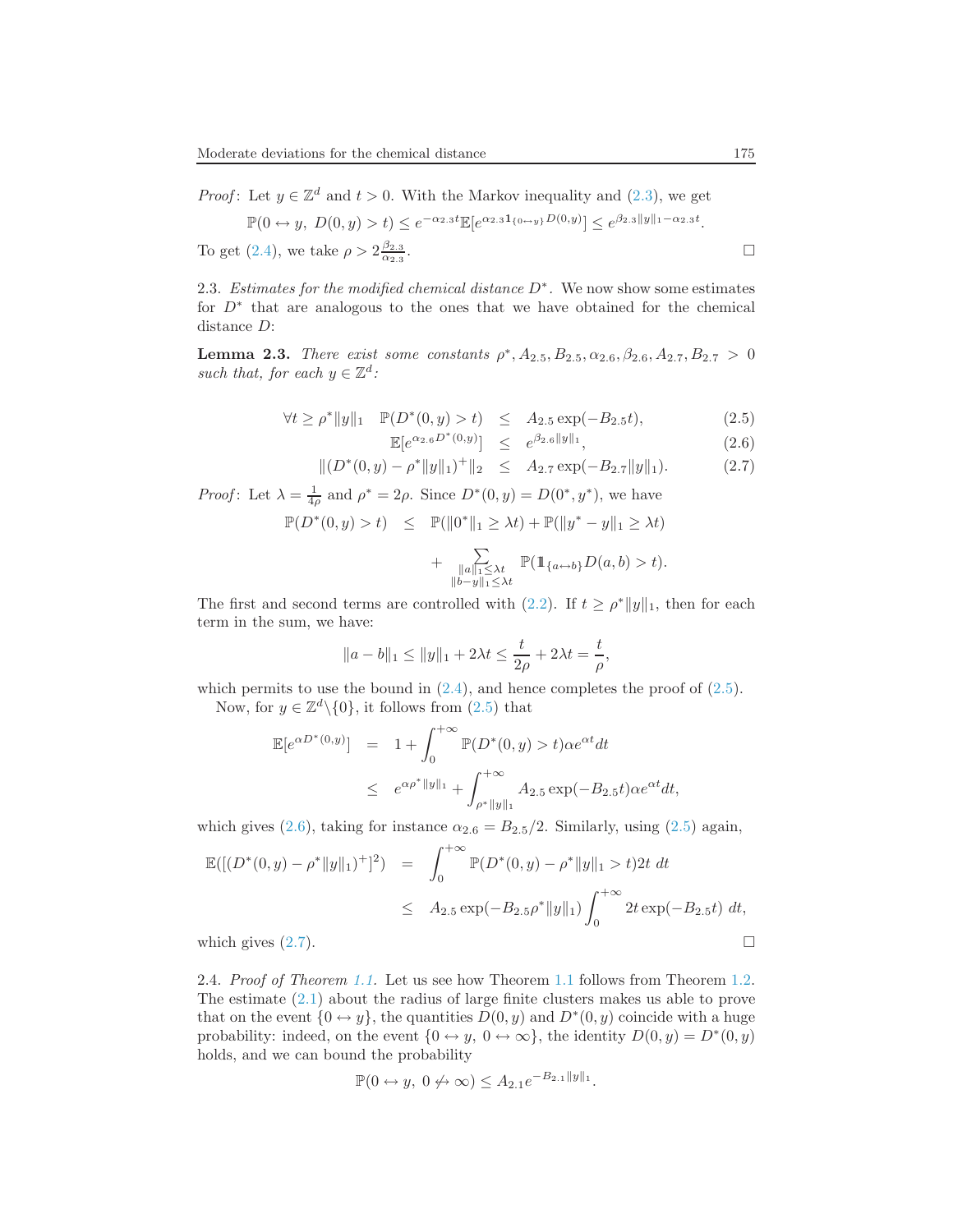*Proof of Theorem [1.1:](#page-1-4)* We begin with the proof of [\(1.1\)](#page-1-6). Let  $y \in \mathbb{Z}^d$ .

$$
\mathbb{E}(|D(0, y) - \mu(y)| 1\!\!1_{\{0 \leftrightarrow y\}})
$$
\n
$$
= \mathbb{E}(|D(0, y) - \mu(y)| 1\!\!1_{\{0 \leftrightarrow y, 0 \leftrightarrow \infty\}}) + \mathbb{E}(|D(0, y) - \mu(y)| 1\!\!1_{\{0 \leftrightarrow y, 0 \not\leftrightarrow \infty\}}).
$$

On one hand, with the Cauchy–Schwarz inequality and the estimates [\(2.4\)](#page-3-1) and [\(2.1\)](#page-2-1), we have

$$
\mathbb{E}(|D(0, y) - \mu(y)| \mathbb{1}_{\{0 \leftrightarrow y, 0 \neq \infty\}})
$$
\n
$$
\leq ||(D(0, y) - \mu(y)) \mathbb{1}_{\{0 \leftrightarrow y\}}||_2 \sqrt{\mathbb{P}(0 \leftrightarrow y, 0 \neq \infty)}
$$
\n
$$
\leq (||D(0, y) \mathbb{1}_{\{0 \leftrightarrow y\}}||_2 + \mu(y)) \sqrt{\mathbb{P}(0 \leftrightarrow y, 0 \neq \infty)}
$$
\n
$$
= o\left(\sqrt{||y||_1} \log(1 + ||y||_1)\right).
$$

On the other hand, with the inequalities [\(1.6\)](#page-1-3) and [\(1.4\)](#page-1-1) in Theorem [1.2,](#page-1-5)

$$
\mathbb{E}(|D(0, y) - \mu(y)| \mathbb{1}_{\{0 \leftrightarrow y, 0 \leftrightarrow \infty\}})
$$
\n
$$
= \mathbb{E}(|D^*(0, y) - \mu(y)| \mathbb{1}_{\{0 \leftrightarrow y, 0 \leftrightarrow \infty\}})
$$
\n
$$
\leq \mathbb{E}(|D^*(0, y) - \mu(y)|)
$$
\n
$$
\leq |\mathbb{E}[D^*(0, y)] - \mu(y)| + \sqrt{\text{Var}(D^*(0, y))}
$$
\n
$$
\leq C_{1.6} ||y||_1^{1/2} \log(1 + ||y||_1) + (C_{1.4} ||y||_1 \log(1 + ||y||_1))^{1/2},
$$

which proves  $(1.1)$ .

Now we turn to the proof of  $(1.2)$ . Let  $y \in \mathbb{Z}^d$ . For each  $x \in [C_{1.7}(1 + \log ||y||_1), \sqrt{||y||_1}]$ , inequality  $(1.7)$  in Theorem [1.2](#page-1-5) and the estimate [\(2.1\)](#page-2-1) ensure that

$$
\mathbb{P}\left(\frac{|D(0,y) - \mu(y)|}{\sqrt{||y||_1}} > x, 0 \leftrightarrow y\right)
$$
\n
$$
\leq \mathbb{P}\left(\frac{|D^*(0,y) - \mu(y)|}{\sqrt{||y||_1}} > x\right) + \mathbb{P}(0 \leftrightarrow y, 0 \nleftrightarrow +\infty)
$$
\n
$$
\leq A_{1.7}e^{-B_{1.7}x} + A_{2.1}e^{-B_{2.1}||y||_1}.
$$

Since  $x \le \sqrt{\|y\|_1} \le \|y\|_1$ , this proves [\(1.2\)](#page-1-0).

The proof of  $(1.3)$  is standard from  $(1.2)$  – see for instance the proof of Theorem 3.1 in [Alexander](#page-19-9) [\(1997\)](#page-19-9).

#### 3. Moderate deviations

We prove here the concentration results  $(1.4)$  and  $(1.5)$  for  $D^*$ . The proof is of course based on Kesten's one (see [Kesten](#page-19-2), [1993](#page-19-2)); however, to overcome the lack of integrability of the chemical distance, we use an approximation and renormalization process: for a real  $t > 0$  and any  $k \in \mathbb{Z}^d$ , we denote by  $\Lambda_k^t$  the set of edges whose centers are closer to tk than to any other point of the grid  $t\mathbb{Z}^d$  (in equality cases, we use an arbitrary deterministic rule to associate the edge to a unique box). We say that a point in  $\mathbb{Z}^d$  is in the box  $\Lambda_k^t$  if it is the extremity of an edge in this box: thus, the boxes  $(\Lambda_k^t)_{k\in\mathbb{Z}^d}$  partition the set of edges  $\mathbb{E}^d$ , but not the set of points  $\mathbb{Z}^d$ .

We denote by  $D^t(a, b)$  the distance obtained from the chemical distance as follows: if two points x and y are in the same box  $\Lambda_k^t$ , we add an extra red edge between them with length Kt, where K is a constant such that  $K > 4\rho$ . Red edges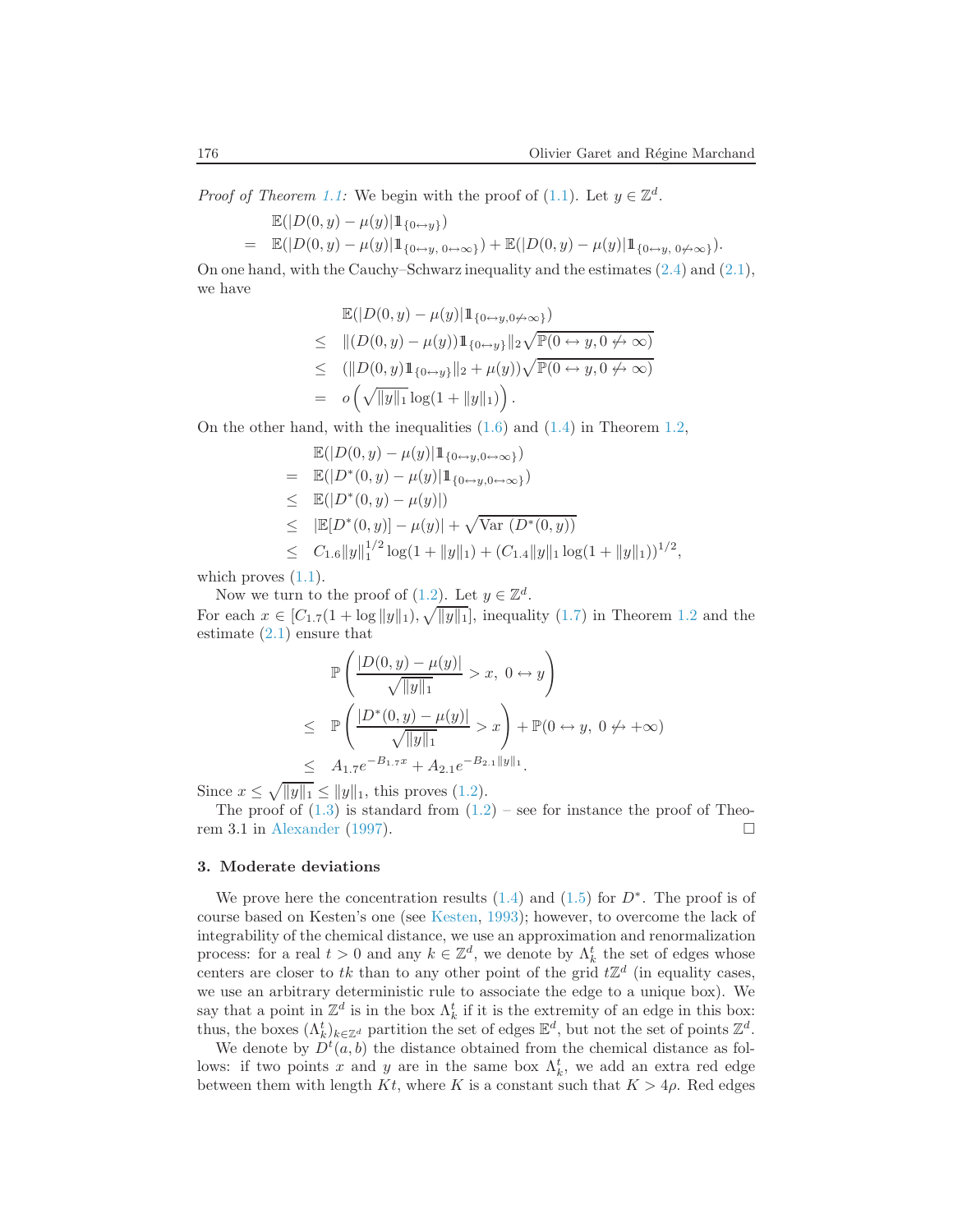are deterministically open. For  $t$  large enough, we will check with Lemma [3.3](#page-9-0) that  $D^*(0, y)$  and  $D^t(0^*, y^*)$  are really close.

Since  $D^t(0, y)$  can by deterministically bounded, we can localize optimal paths in a deterministic box, which was not the case with  $D^*$ . Thus we can use a con-centration result of [Boucheron et al.](#page-19-7) [\(2003](#page-19-7)) to bound the fluctuations of  $D^t(0, y)$ around  $\mathbb{E}[D^t(0,y)]$ :

<span id="page-6-2"></span>**Lemma 3.1.** For every  $C_{3,1} > 0$ , there exist constants  $B_{3,1}, \gamma > 0$  such that for every  $y \in \mathbb{Z}^d \backslash \{0\},\$ 

$$
\forall x \le C_{3.1} \|y\|_1^{1/2} \quad \mathbb{P}\left(\frac{|D^{\gamma x}(0,y) - \mathbb{E}[D^{\gamma x}(0,y)]|}{\sqrt{\|y\|_1}} \ge x\right) \le 2\exp(-B_{3.1}x). \tag{3.1}
$$

<span id="page-6-0"></span>*Proof*: Let  $C_{3,1} > 0$ ,  $y \in \mathbb{Z}^d$  and  $t > 0$  be fixed. One of the ingredients of the proof is the existence of exponential moments for  $D<sup>t</sup>(0, y)$ , which mainly follows from the existence of exponential moments for  $D^*$ . First, since we may use red edges,

$$
D^{t}(0, y) \le Kt\left(\frac{\|y\|_{1}}{t} + 1\right) = K(\|y\|_{1} + t).
$$
\n(3.2)

<span id="page-6-1"></span>Let us now see that there exist constants  $\alpha, \beta, \eta > 0$  such that

$$
\forall y \in \mathbb{Z}^d \setminus \{0\} \quad \forall t > 0 \quad \log \mathbb{E}(\exp(\alpha D^t(0, y)) \le \beta \|y\|_1 + \eta t. \tag{3.3}
$$

Note first that the triangle inequality and [\(3.2\)](#page-6-0) ensure that

$$
D^{t}(0, y) \leq D^{t}(0, 0^{*}) + D^{t}(0^{*}, y^{*}) + D^{t}(y^{*}, y)
$$
  
\n
$$
\leq K(2t + ||0 - 0^{*}||_{1} + ||y - y^{*}||_{1}) + D^{*}(0, y).
$$

With Hölder's inequality, we get

$$
\mathbb{E}(\exp(\alpha D^t(0, y)) \le \exp(2\alpha Kt) [\mathbb{E} \exp(3\alpha K ||0 - 0^*||_1)]^{2/3} [\mathbb{E} \exp(3\alpha D^*(0, y))]^{1/3}.
$$

Inequalities  $(2.2)$  and  $(2.6)$  give then the announced control  $(3.3)$ .

By  $(3.2)$ , any path realizing  $D<sup>t</sup>(0, y)$  stays inside a finite deterministic box: the quantity  $D<sup>t</sup>(0, y)$  only depends on the edges inside a finite family of mesoscopic boxes  $(\Lambda_k^t)_{k \in \mathbb{Z}^d}$ , that we number from 1 to N. Let  $U_1, \ldots, U_N$  be the random vectors such that  $U_i$  contains the states of the edges in box number i. There exists a function  $S = S_{y,t}$  such that

$$
D^t(0,y)=S(U_1,\ldots,U_N).
$$

Note that the  $(U_i)$  are independent. Let  $U'_1, \ldots, U'_N$  be independent copies of  $U_1, \ldots, U_N$ ; set  $S^{(i)} = S(U_1, \ldots, U_{i-1}, U'_i, U_{i+1}, \ldots, U_N)$  and

$$
V_{+} = \mathbb{E}\left[\sum_{i=1}^{N}((S - S^{(i)})_{+})^{2}|U_{1},...,U_{N}\right],
$$
  

$$
V_{-} = \mathbb{E}\left[\sum_{i=1}^{N}((S - S^{(i)})_{-})^{2}|U_{1},...,U_{N}\right].
$$

<span id="page-6-3"></span>We can already note, with the Efron-Stein-Steele inequality (see [Efron and Stein,](#page-19-14) [1981](#page-19-14) and [Steele,](#page-20-2) [1986](#page-20-2) or Proposition 1 in [Boucheron et al.](#page-19-7), [2003\)](#page-19-7) that

$$
\text{Var } D^t(0, y) \le \mathbb{E}[V_-].\tag{3.4}
$$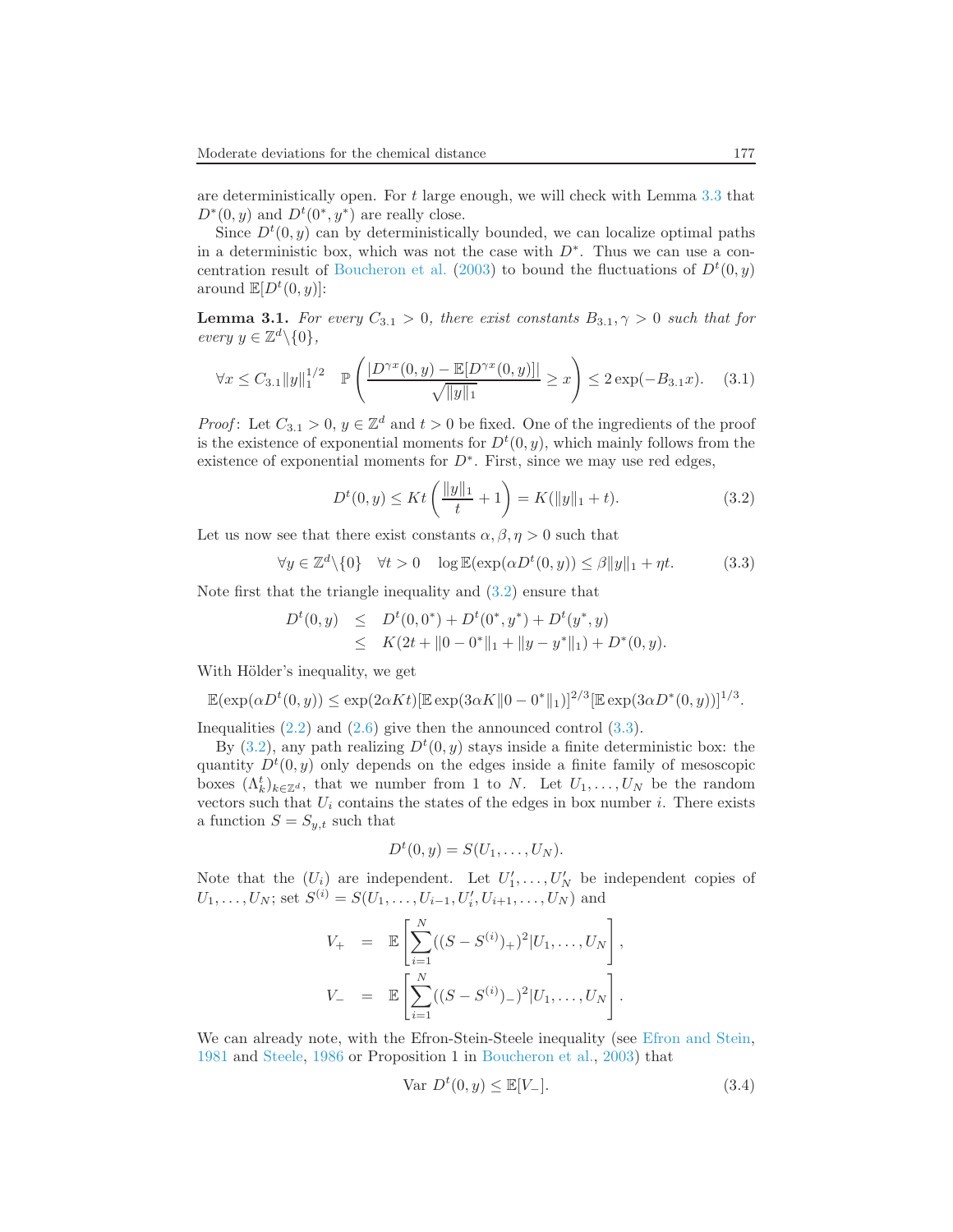<span id="page-7-0"></span>Moreover, Theorem 2 in [Boucheron et al.](#page-19-7) [\(2003](#page-19-7)) gives the following concentration inequalities: for every  $\lambda, \theta > 0$  such that  $\lambda \theta < 1$ :

$$
\log \mathbb{E}[\exp(\lambda(S - \mathbb{E}[S]))] \leq \frac{\lambda \theta}{1 - \lambda \theta} \log \mathbb{E}\left[\exp\left(\frac{\lambda V_+}{\theta}\right)\right],\tag{3.5}
$$

$$
\log \mathbb{E}[\exp(-\lambda(S - \mathbb{E}[S]))] \leq \frac{\lambda \theta}{1 - \lambda \theta} \log \mathbb{E}\left[\exp\left(\frac{\lambda V_{-}}{\theta}\right)\right].
$$
 (3.6)

Let  $M^{t}(y, z)$  denote the shortest path for  $D^{t}$  between y and z, chosen with any deterministic rule in undetermined cases. If we denote by  $R_i$  the event  $M^t(0, y)$ crosses box number i", we can see that  $S^{(i)} - S \leq K t \mathbb{1}_{R_i}$ . Thus, if Y denotes the number of boxes visited by  $M<sup>t</sup>(0, y)$ , then  $K<sup>2</sup>t<sup>2</sup>Y$  is an upper bound for  $V_-\$ . The usual  $\|.\|_1$  distance between points that are in the same box  $\Lambda_k^t$  is at most  $t+2 \leq Kt$ , so we can find an ordinary path  $x_0, \ldots, x_{\ell}$ , with  $\ell \leq D^t(0, y)$  that visits the same boxes than  $M^t(0, y)$  does, and satisfies to  $\ell \leq D^t(0, y)$ . Denote by a the smallest integer greater than t: we can extract from  $x_0, \ldots, x_\ell$  a finite set  $x'_1, \ldots, x'_n$ , with  $n \leq Int(\frac{\ell}{a}) + 1 \leq \frac{D^t(0, y)}{t} + 1$  and

$$
\{x_0,\ldots,x_\ell\} \subset \bigcup_{i=1}^n \{y : ||y - x_i'||_1 < a\}.
$$

<span id="page-7-1"></span>Since  $\{y : ||y - x'_i||_1 < a\}$  meets at most  $3^d$  boxes, we get  $Y \leq 3^d(1 + D^t(0, y)/t)$ , which leads to

$$
V_{-} \le 3^{d} K^{2} t (D^{t}(0, y) + t). \tag{3.7}
$$

This bound, together with the existence of exponential moments for  $D^{t}(0, y)$ , allows to bound the lower fluctuations. On the other hand, we cannot obtain such a simple bound for  $V_+$ . Instead, we use a variant of inequality [\(3.5\)](#page-7-0), which was given to us by R. Rossignol and M. Théret:

**Lemma 3.2.** Assume there exist  $\delta > 0$ , real functions  $(\varphi_i)_{1 \leq i \leq n}, (\psi_i)_{1 \leq i \leq n}$  and  $(g_i)_{1\leq i\leq n}$  such that for any i,

$$
(S - S^{(i)})_{-} \leq \psi_i(U'_i) \text{ and } (S - S^{(i)})_{-}^{2} \leq \varphi_i(U'_i)g_i(U_1, \dots, U_n)
$$

and 
$$
\alpha_i = \mathbb{E}[e^{\delta \psi_i(U_i)}\varphi_i(U_i)] < +\infty
$$
.  
\nIf  $W = \sum_{i=1}^n \alpha_i g_i(U_1, \dots, U_n)$ , then for every  $\theta > 0$  and every  $\lambda \in [0, \min(\delta, \frac{1}{\theta}))$ ,

$$
\log \mathbb{E}[\exp(\lambda(S - \mathbb{E}[S]))] \leq \frac{\lambda \theta}{1 - \lambda \theta} \log \mathbb{E}\left[\exp\left(\frac{\lambda W}{\theta}\right)\right].
$$
 (3.8)

<span id="page-7-2"></span>*Proof*: For any  $\lambda > 0$ , and any  $i \in \{1, \ldots, n\}$ ,

$$
e^{\lambda S^{(i)}}(S - S^{(i)})^2 = e^{\lambda S} e^{\lambda (S^{(i)} - S)} (S - S^{(i)})^2
$$
  
\n
$$
\leq e^{\lambda S} e^{\lambda \psi_i (U'_i)} (S - S^{(i)})^2
$$
  
\n
$$
\leq e^{\lambda S} e^{\lambda \psi_i (U'_i)} \varphi_i (U'_i) g_i (U)
$$
  
\n
$$
= e^{\lambda S} g_i (U) e^{\lambda \psi_i (U'_i)} \varphi_i (U'_i).
$$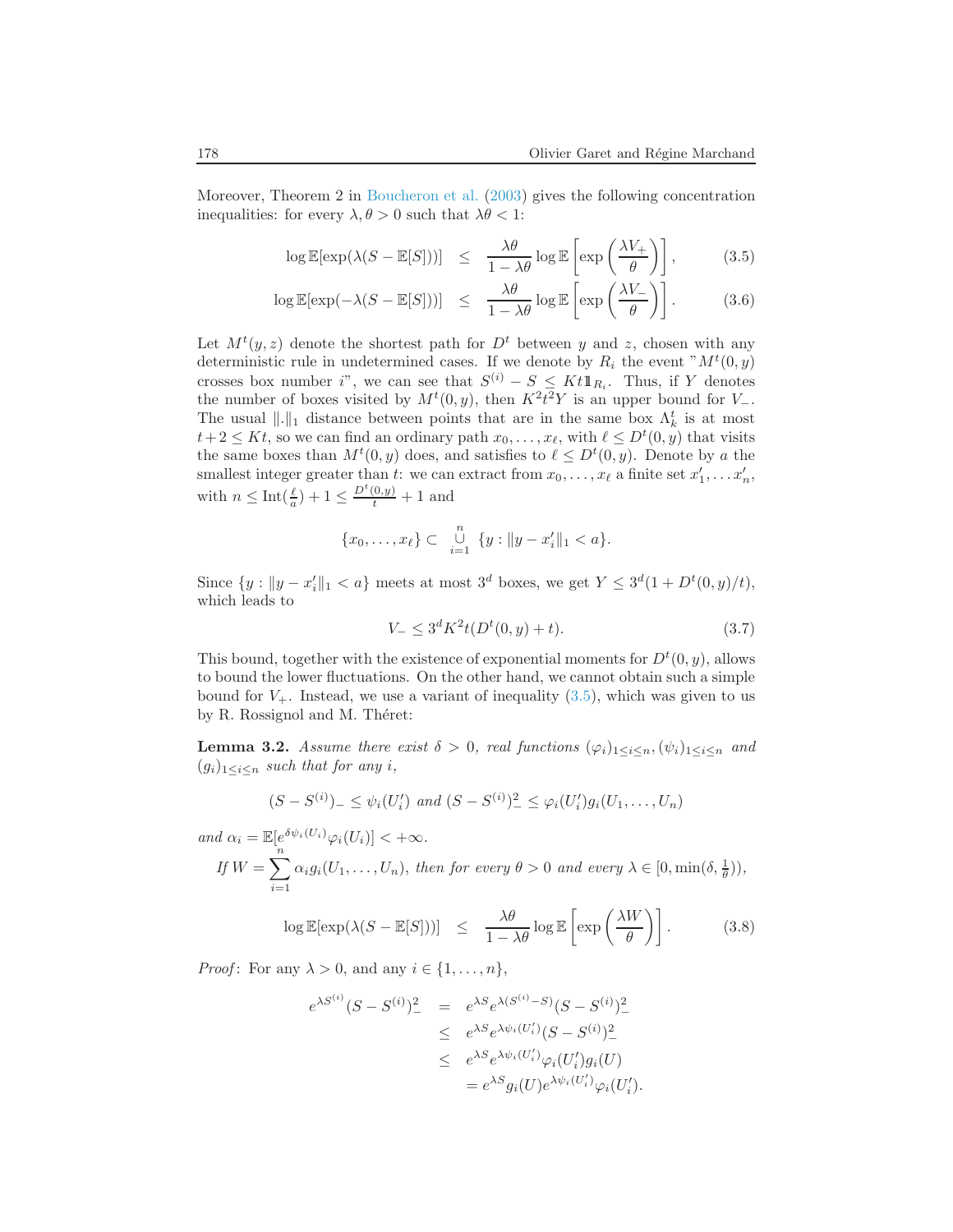Thus, for any  $\lambda \in [0, \delta]$  and any  $i \in \{1, \ldots, n\}$ ,

$$
\mathbb{E}[e^{\lambda S^{(i)}}(S-S^{(i)})^2] \leq \mathbb{E}[e^{\lambda S}g_i(U)e^{\lambda \psi_i(U'_i)}\varphi_i(U'_i)]
$$
  

$$
= \mathbb{E}[e^{\lambda S}g_i(U)]\mathbb{E}[e^{\lambda \psi_i(U'_i)}\varphi_i(U'_i)]
$$
  

$$
= \mathbb{E}[e^{\lambda S}a_ig_i(U)].
$$

Let us note  $F(\lambda) = \mathbb{E}[e^{\lambda S}]$  and  $\varphi(z) = e^z - z - 1$ . According to Lemma 8 in [Massart](#page-20-3) [\(2000\)](#page-20-3), we have for every  $\lambda \in [0, \delta]$ :

$$
\lambda F'(\lambda) - F(\lambda) \log F(\lambda) \leq \sum_{i=1}^{n} \mathbb{E}[e^{\lambda S} \varphi(-\lambda(S - S^{(i)})) \mathbb{1}_{\{S - S^{(i)} \geq 0\}}]
$$
  
\n
$$
\leq \sum_{i=1}^{n} \mathbb{E}[e^{\lambda S} \frac{\lambda^2}{2} (S - S^{(i)})^2_{+}]
$$
  
\n
$$
= \frac{\lambda^2}{2} \sum_{i=1}^{n} \mathbb{E}[e^{\lambda S^{(i)}} (S - S^{(i)})^2_{-}]
$$
  
\n
$$
\leq \lambda^2 \sum_{i=1}^{n} \mathbb{E}[e^{\lambda S} \alpha_i g_i(U)]
$$
  
\n
$$
= \lambda^2 \mathbb{E}[We^{\lambda S}],
$$

and the rest of the proof is the same as the proof of Theorem 2 in [Boucheron et al.](#page-19-7)  $(2003)$ .

Remember that  $S^{(i)} - S \leq K t \mathbb{1}_{R_i}$ ; thus we can take  $\varphi_i = (Kt)^2$ ,  $\psi_i = Kt$ ,  $g_i = \mathbb{1}_{R_i}$  and  $\alpha_i = Kte^{\delta K t}$ ; we get

$$
W = K^2 t^2 e^{\delta K t} Y \le 3^d K^2 t e^{\delta K t} 3^d (D^t(0, y) + t).
$$

<span id="page-8-0"></span>To recover an inequality similar to [\(3.7\)](#page-7-1), we choose  $\delta = 1/t$ :

$$
\max(V_-, W) \le 3^d K^2 e^K t (D^t(0, y) + t). \tag{3.9}
$$

The optimizations for  $\theta$  and  $\lambda$  in [\(3.6\)](#page-7-0) and [\(3.8\)](#page-7-2) can then be treated simultaneously, we only need to keep track of the two conditions:  $\lambda < 1/\theta$  and  $\lambda < 1/t$ . Let us take the constants  $\alpha, \beta, \eta$  given in [\(3.3\)](#page-6-1), and choose  $\lambda, t > 0$  such that

$$
\begin{cases} \lambda < 1/t, \\ \lambda^2 < \frac{1}{2} \frac{\alpha}{3^d K^2 e^{K} t}. \end{cases}
$$

Setting  $\theta = \frac{\lambda 3^d K^2 e^{K} t}{\alpha}$ , the condition  $\theta \lambda \leq 1/2$  is satisfied, so we can use [\(3.6\)](#page-7-0) and [\(3.8\)](#page-7-2). Since  $\frac{\lambda}{\theta} 3^d K^2 e^K t = \alpha$ , estimates [\(3.3\)](#page-6-1) and [\(3.9\)](#page-8-0) say that

$$
\frac{\lambda \theta}{1 - \lambda \theta} \log \mathbb{E} \left[ \exp \left( \frac{\lambda V_{-}}{\theta} \right) \right] \le 2\lambda \theta \log \mathbb{E} [\exp(\alpha (D^t(0, y) + t))]
$$
  

$$
\le \frac{2 \cdot 3^d K^2 e^K}{\alpha} \lambda^2 t(\beta \|y\|_1 + (\eta + \alpha)t)
$$
  

$$
\le L\lambda^2 (t \|y\|_1 + t^2), \qquad (3.10)
$$

where L is a constant such that  $L \geq \frac{2 \cdot 3^d K^2 e^{K}}{\alpha} \max(\beta, \eta + \alpha)$  and  $L \geq C_{3.1}/2$  – the last condition will be used at the very end of the proof. Similarly,[\(3.9\)](#page-8-0) gives

$$
\frac{\lambda \theta}{1 - \lambda \theta} \log \mathbb{E} \left[ \exp \left( \frac{\lambda W}{\theta} \right) \right] \le L \lambda^2 (t \|y\|_1 + t^2). \tag{3.11}
$$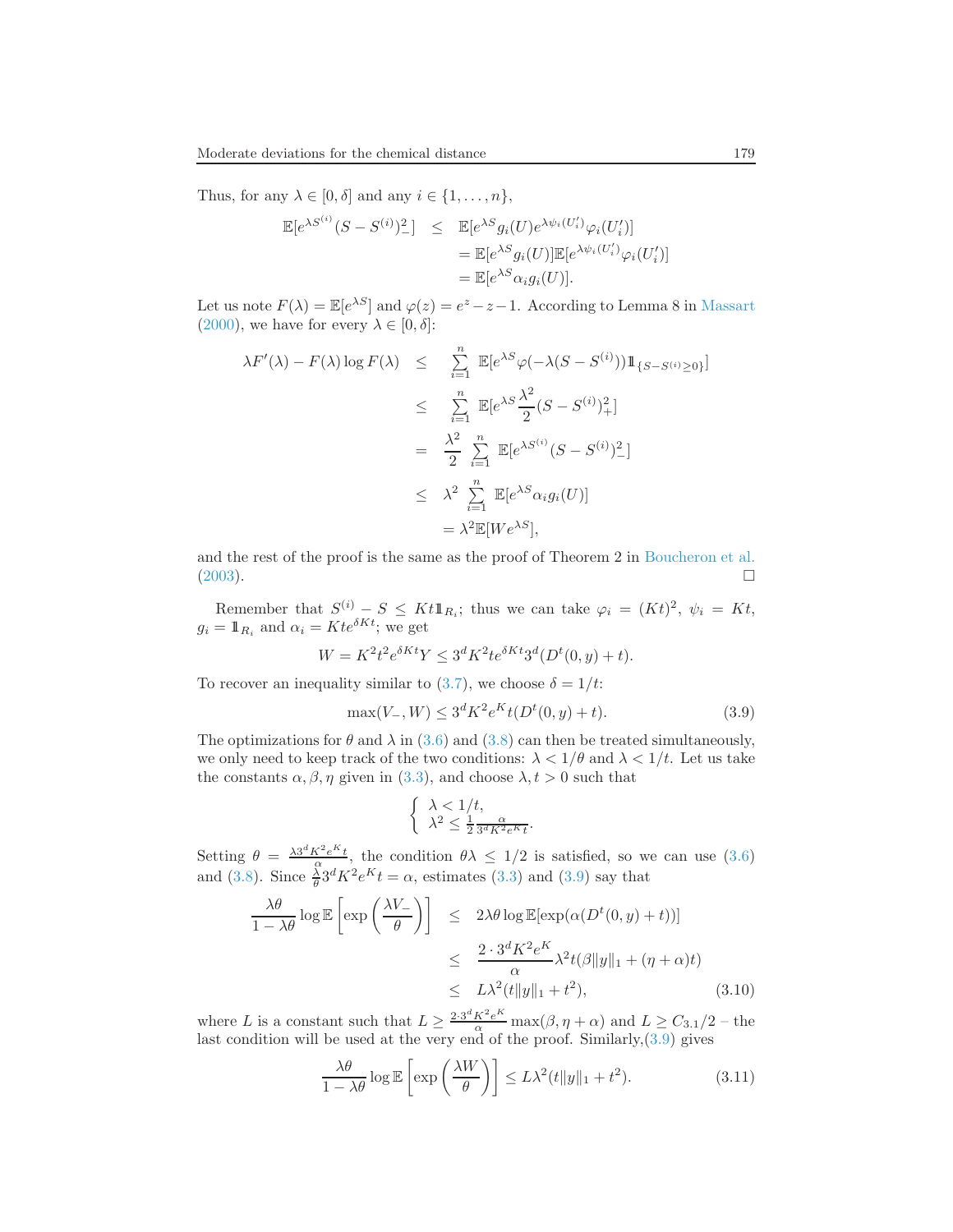Thus, for any  $u > 0$  and any  $\lambda, t > 0$  such that  $\lambda < 1/t$  and  $\lambda^2 \leq \frac{1}{2} \frac{\alpha}{3^d K^2 e^{K} t}$ , the Markov inequality, [\(3.6\)](#page-7-0) and [\(3.8\)](#page-7-2) ensure that

$$
\mathbb{P}(|D^t(0, y) - \mathbb{E}[D^t(0, y)]| > u) \leq 2 \exp(-\lambda u + L\lambda^2(t||y||_1 + t^2)).
$$

But taking  $\lambda = \frac{x||y||_1^{1/2}}{2L_x(x||y||_1)}$  $\frac{x||y||_1^{1/2}}{2Lt(||y||_1 + t)} < \frac{x}{2Lt||y}$  $2Lt \|y\|_1^{1/2}$ , we get  $\int x \leq 2L ||y||_1^{1/2},$  $x^2 \leq \frac{2\alpha}{3^d} \frac{L^2}{K^2 e^K} t \|y\|_1$   $\Rightarrow$  $\int \lambda < 1/t$ ,  $\lambda^2 \leq \frac{1}{2} \frac{\alpha}{3^d K^2 e^K t}$ 

and taking now  $u = x\sqrt{\|y\|_1}$ , we obtain

$$
\mathbb{P}\left(\frac{|D^t(0,y) - \mathbb{E}[D^t(0,y)]|}{\sqrt{\|y\|_1}} \geq x\right) \leq 2\exp\left(-\frac{x^2\|y\|_1}{4Lt(\|y\|_1+t)}\right).
$$

At last, taking  $t = \gamma x$  with  $\gamma = \frac{3^d}{\alpha}$  $\frac{3^d}{\alpha} \frac{K^2 e^K}{L}$  $\frac{e^{2}e^{2}}{L}$ , we see that

$$
x \le 2L||y||_1^{1/2} \Rightarrow \begin{cases} \lambda < 1/t, \\ \lambda^2 \le \frac{1}{2} \frac{\alpha}{3^d K^2 e^{Kt}} \end{cases}
$$

and we obtain, for any  $x \leq C_{3.1} ||y||_1^{1/2} \leq 2L ||y||_1^{1/2}$ :

$$
\mathbb{P}\left(\frac{|D^{\gamma x}(0,y) - \mathbb{E}[D^{\gamma x}(0,y)]|}{\sqrt{\|y\|_1}} > x\right) \le 2 \exp\left(-\frac{x}{4L\gamma} \times \frac{1}{1+2L\gamma}\right),
$$

<span id="page-9-0"></span>which ends the proof of Lemma [3.1.](#page-6-2)

<span id="page-9-2"></span>**Lemma 3.3.** There exist constants  $A_{3.12}, B_{3.12}, A_{3.13}, B_{3.13} > 0$  such that for every  $y \in \mathbb{Z}^d$  and every  $t \leq ||y||_1$ ,

$$
\mathbb{P}(D^t(0^*, y^*) \neq D^*(0, y)) \leq A_{3.12}(1 + \|y\|_1)^{2d} \exp(-B_{3.12}t),
$$
\n
$$
\|D^*(0, y) - D^t(0^*, y^*)\|_2 \leq A_{3.13}(1 + \|y\|_1)^{d+1} \exp(-B_{3.13}t).
$$
\n(3.13)

*Proof*: Set  $\Gamma = \{x \in \mathbb{Z}^d : ||x||_1 \leq 3\rho^* ||y||_1)\}$  and

$$
L = \{ M^t(0^*, y^*) \subset \Gamma \},
$$
  
\n
$$
A = \bigcap_{a,b \in \Gamma: \|a-b\|_1 \ge t} \{ 1\!\!1_{\{a \leftrightarrow b\}} D(a,b) \le 2\rho \|a-b\|_1 \},
$$
  
\n
$$
B = \bigcap_{a \in \Gamma} \{ a \in C_\infty \text{ or } C(a) \subset a + [-t, \dots, t]^d \}.
$$

Let us say that two boxes  $\Lambda_k^t$  and  $\Lambda_\ell^t$  are \*-adjacent if  $||k - \ell||_{\infty} = 1$ . For  $k \in \mathbb{Z}^d$ , we say that the box  $\Lambda_k^t$  is good if any  $x \in \Lambda_k^t$  communicating with any y in  $\Lambda_k^t$  or in one of the  $3^d - 1$  ∗-adjacent boxes is linked to y by an open path with length smaller than  $4\rho t$ . We also set

$$
G = \bigcap_{\|k\|_1 \le 1 + 3\rho^* \|y\|_1/t} \{ \Lambda_k^t \text{ is good.} \}.
$$

<span id="page-9-1"></span>Let us prove that

$$
L \cap A \cap B \cap G \subset \{D^t(0^*, y^*) = D^*(0, y)\}.
$$
\n(3.14)

Let us focus on the event  $L \cap A \cap B \cap G$ . On the event L, the optimal path  $M^{t}(0^*, y^*) = (0^* = y_0, \ldots, y_n = y^*)$  stays inside Γ. This path is composed by three types of portions: sequences of red edges, sequences of edges in the infinite

$$
\Box
$$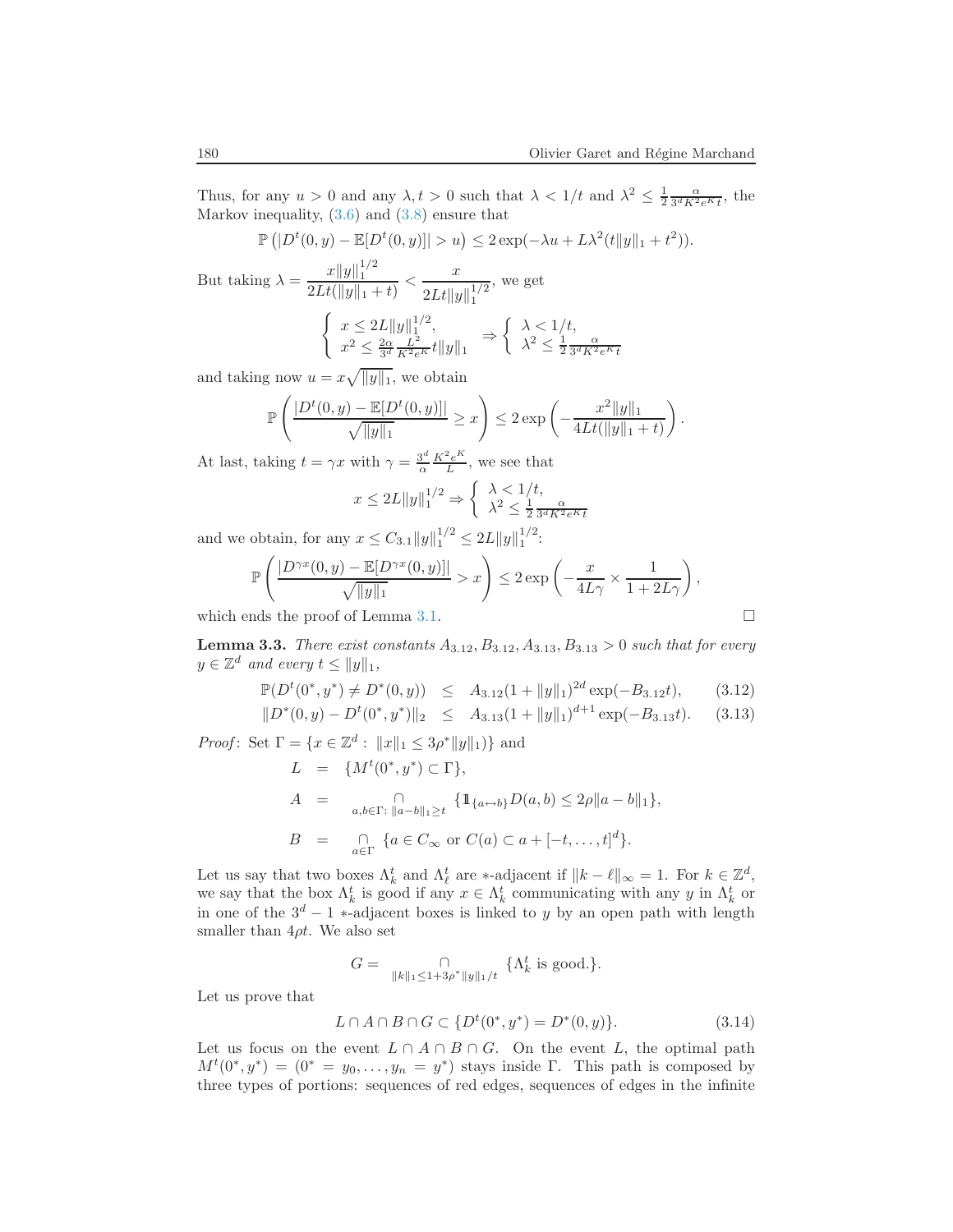cluster and sequences of edges in finite clusters. To jump from a finite cluster to the infinite cluster, the path has to use a red edge. Set

$$
i_0 = \max\{i : D(0^*, y_i) = D^t(0^*, y_i)\}.
$$

To prove [\(3.14\)](#page-9-1), we just need to show that  $i_0 = n$ . Since  $D(0^*, y_{i_0}) = D^t(0^*, y_{i_0}) \le$  $D^t(0^*, y^*) \leq D^*(0, y) < +\infty$ , the point  $y_{i_0}$  is in the infinite cluster.

Assume by contradiction that  $i_0 < n$ : the edge between  $y_{i_0}$  and  $y_{i_0+1}$  is not open, otherwise the maximality of  $i_0$  would be denied. It is thus an extra red edge, with length  $Kt$ , added between two points of a same mesoscopic box: therefore,  $D^t(y_{i_0}, y_{i_0+1}) = Kt$ . If  $y_{i_0}$  and  $y_{i_0+1}$  are in the same open cluster, since G occurs,  $D(y_{i_0}, y_{i_0+1}) \le 4\rho t \le Kt$ . But then  $D(y_{i_0}, y_{i_0+1}) \le D^t(y_{i_0}, y_{i_0+1})$ , which would contradict once again the maximality of  $i_0$ . Thus,  $y_{i_0}$  and  $y_{i_0+1}$  are not in the same open cluster, which means that  $y_{i_0+1}$  is not in the infinite cluster. Let

$$
j_0 = \inf\{j \in [i_0 + 1, \dots, n]: y_j \in C_{\infty}\}.
$$

Since  $y_n \in C_\infty$ , we know that  $j_0 < +\infty$ . Between  $y_{i_0}$  and  $y_{j_0}$ , the path alternatively uses red edges and pieces of finite clusters. Look now at this microscopic path at the mesoscopic scale – *i.e.* consider the path of coordinates of mesoscopic boxes successively visited. A site of the mesoscopic path is said to be red if the portion of the microscopic path crossing the corresponding mesoscopic box contains a red edge. Since event B prevents any finite cluster in  $\Gamma$  to link two non  $*$ -adjacent boxes, two consecutive red sites of the mesoscopic path can not be separated by more than one non-red site. Let us also remark that the edge linking  $y_{i_0}$  (in the infinite cluster) and  $y_{i_0+1}$  (in a finite cluster) has be be red. Thus at least half of the sites of the mesoscopic path are red. Consequently,

$$
D(y_{i_0}, y_{j_0}) \ge D^t(y_{i_0}, y_{j_0}) \ge \frac{\|y_{i_0} - y_{j_0}\|_1}{t} \times \frac{1}{2} \times Kt = \frac{K}{2} \|y_{i_0} - y_{j_0}\|_1.
$$

If  $y_{i_0}$  and  $y_{j_0}$  are not in ∗-adjacent boxes, then  $||y_{i_0}-y_{j_0}||_1 \geq t$  and at the same time,  $D(y_{i_0}, y_{j_0}) \geq \frac{K}{2} ||y_{i_0} - y_{j_0}||_1 > 2\rho ||y_{i_0} - y_{j_0}||_1$ , which cannot occur on event A. Thus  $y_{i_0}$  and  $y_{j_0}$  are in \*-adjacent boxes: the event G ensures then that  $D(y_{i_0}, y_{j_0}) \leq$  $4\rho t \leq Kt \leq D^{t}(y_{i_0}, y_{j_0}),$  which contradicts once again the maximality of  $i_0$  and ends the proof of [\(3.14\)](#page-9-1).

Thus  $\mathbb{P}(D^*(0,y) \neq D^t(0,y)) \leq \mathbb{P}(L^c) + \mathbb{P}(A^c) + \mathbb{P}(B^c) + \mathbb{P}(G^c)$ , and it now remains to bound each of these four probabilities.

To bound  $\mathbb{P}(L^c)$ , let us note that since  $K \geq 1$ , any point in  $M^t(0^*, y^*)$  is at a  $\|.\|_1$ -distance less than  $D^t(0^*, y^*)$  from  $0^*$ . Since  $D^t(0^*, y^*) \leq D^*(0, y)$ , we have, using  $(2.2)$  and  $(2.5)$ ,

$$
\mathbb{P}(L^{c}) = \mathbb{P}(M^{t}(0^{*}, y^{*}) \not\subset \Gamma)
$$
  
\n
$$
\leq \mathbb{P}(\|0 - 0^{*}\|_{1} \geq \rho^{*}\|y\|_{1}) + \mathbb{P}(D^{*}(0, y) \geq 2\rho^{*}\|y\|_{1})
$$
  
\n
$$
\leq A_{2.2} \exp(-B_{2.2} \|y\|_{1}) + A_{2.5} \exp(-2\rho^{*} B_{2.5} \|y\|_{1}).
$$

With [\(2.4\)](#page-3-1),

$$
\mathbb{P}(A^{c}) = \sum_{a,b \in \Gamma: ||a-b||_{1} \geq t} \mathbb{P}(D(a,b) \geq 2\rho ||a-b||_{1})
$$
  
= 
$$
\sum_{a,b \in \Gamma: ||a-b||_{1} \geq t} A_{2.4} \exp(-2B_{2.4}\rho ||a-b||_{1})
$$
  
= 
$$
(1 + 2\rho_{2} ||y||_{1})^{2d} \exp(-2B_{2.4}\rho t).
$$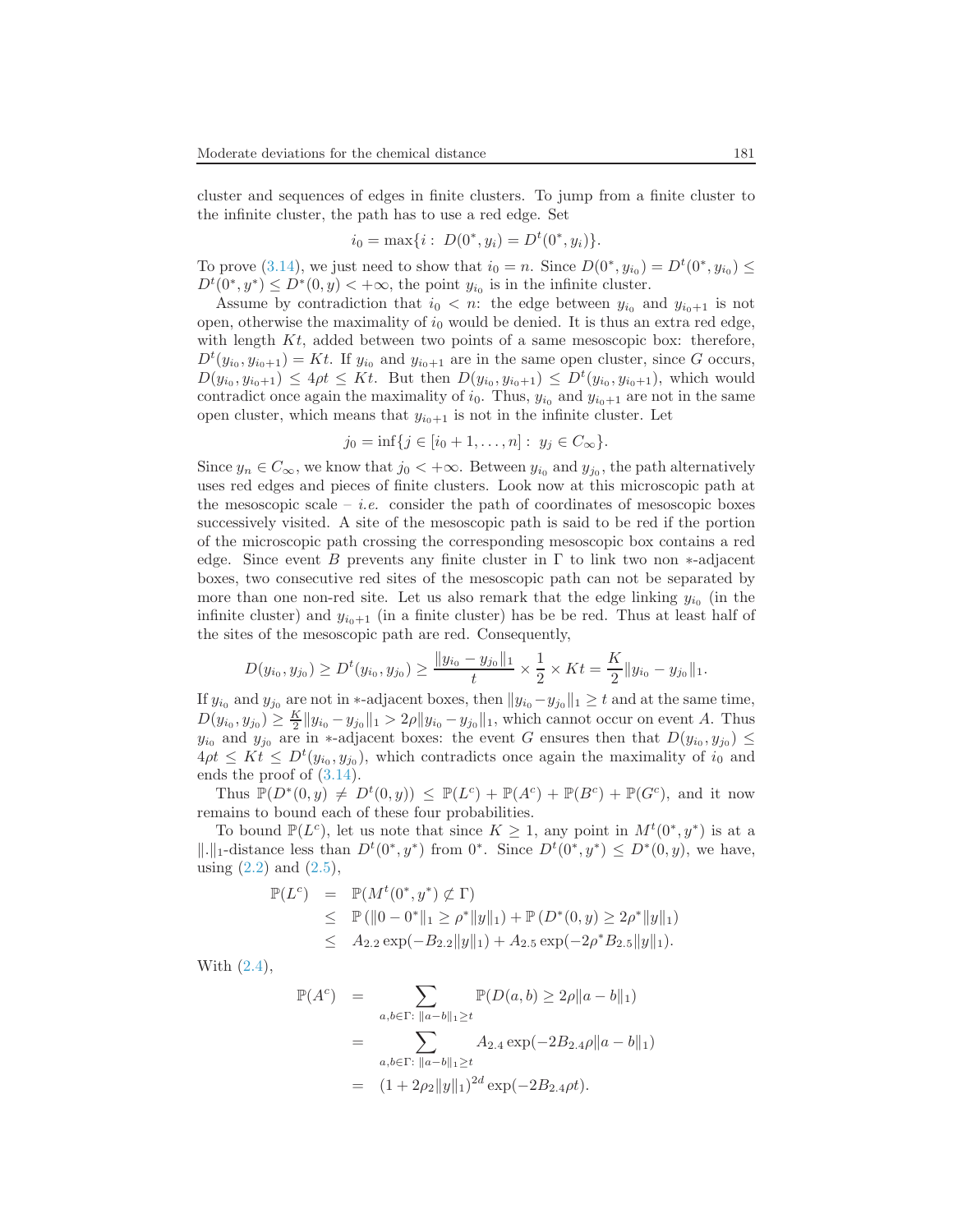With  $(2.1)$ ,  $\mathbb{P}(B^c) = (1 + 3\rho^* ||y||_1)^d A_{2.1} \exp(-B_{2.1}t)$ . Remember that  $\rho > 2\beta_{2.3}/\alpha_{2.3}$ . Thus, if  $\|\ell - k\|_{\infty} \leq 1$ ,  $x \in \Lambda_k^t$  and  $y \in \Lambda_k^t$ , with [\(2.4\)](#page-3-1),

$$
\mathbb{P}(x \leftrightarrow y, D(x, y) > 4\rho t) \le \exp(-4\alpha_{2.3}\rho t) \exp(\beta_{2.3} \|y - x\|_1) \le \exp(-4(\alpha_{2.3}\rho - 2\beta_{2.3})t).
$$

Thus,

$$
\mathbb{P}(G^{c}) \leq \sum_{\|k\|_{1} \leq 1+3\rho^{*}\|y\|_{1}/t} \mathbb{P}(\Lambda_{k}^{t} \text{ is not good})
$$
\n
$$
\leq \sum_{\|k\|_{1} \leq 1+3\rho^{*}\|y\|_{1}/t} \sum_{x \in \Lambda_{k}^{t}} \sum_{\|l-k\|_{\infty} \leq 1} \sum_{y \in \Lambda_{\ell}^{t}} \mathbb{P}(x \leftrightarrow y, D(x, y) > 4\rho t)
$$
\n
$$
\leq (3 + 6\rho^{*} \|y\|_{1}/t)^{d} (2t+1)^{d} 3^{d} (2t+1)^{d} \exp(-4(\alpha_{2.3}\rho - 2\beta_{2.3})t).
$$

Since  $t \le ||y||_1$ , we get [\(3.12\)](#page-9-2).

For the second point, note that

$$
0 \le D^*(0, y) - D^t(0^*, y^*) \le \rho^* \|y\|_1 \mathbb{1}_{\{D^*(0, y) \ne D^t(0^*, y^*)\}} + (D^*(0, y) - \rho^* \|y\|_1)^+.
$$
  
Thus

T

$$
||D^*(0, y) - D^t(0^*, y^*)||_2
$$
  
\n
$$
\leq \rho^* ||y||_1 \sqrt{\mathbb{P}(D^*(0, y) \neq D^t(0^*, y^*))} + ||(D^*(0, y) - \rho^*||y||_1)^+||_2,
$$

and we conclude with [\(3.12\)](#page-9-2) and [\(2.7\)](#page-4-0), using once again that  $||y||_1 \geq t$ .

We can now move forward to the proof of  $(1.4)$  and  $(1.5)$  in Theorem [1.2.](#page-1-5) The idea is quite simple: we use the estimates obtained for  $D<sup>t</sup>$  in Lemma [3.1,](#page-6-2) and bound with Lemma [3.3](#page-9-0) the approximation error between  $D^*$  and  $D^t$ .

*Proof of [\(1.4\)](#page-1-1)*: We can write, for  $y \in \mathbb{Z}^d$ ,

Var 
$$
D^*(0, y)
$$
  
\n $\leq 2(\text{Var } D^t(0, y) + \text{Var } (D^*(0, y) - D^t(0, y))$   
\n $\leq 2\text{Var } D^t(0, y)$ 

+4 
$$
(\mathbb{E} [(D^*(0, y) - D^t(0^*, y^*))^2] + \mathbb{E} [(D^t(0^*, y^*) - D^t(0, y))^2].
$$

We take  $t = \frac{d+1}{B_{3,13}} \log(1 + ||y||_1) \le ||y||_1$  as soon as  $||y||_1$  is large enough.

• With [\(2.7\)](#page-4-0), we know that  $\mathbb{E}[D^*(0, y)] = O(||y||_1)$ ; using [\(3.4\)](#page-6-3) and [\(3.7\)](#page-7-1), we get:

$$
\text{Var } D^t(0, y) \le 3^d K^2(t \mathbb{E}[D^*(0, y)] + t^2) = O(||y||_1 \log(1 + \|y\|_1)).
$$

• Inequality  $(3.13)$  ensures that

$$
\mathbb{E}\left[ (D^*(0, y) - D^t(0^*, y^*))^2 \right] \leq A_{3.13}^2 (1 + \|y\|_1)^{2d+2} \exp(-2B_{3.13}t) = O(1).
$$

• The triangle inequality for  $D<sup>t</sup>$  together with [\(3.2\)](#page-6-0) ensure that

$$
|D^{t}(0^{*}, y^{*}) - D^{t}(0, y)| \leq D^{t}(0, 0^{*}) + D^{t}(y, y^{*})
$$
  
\n
$$
\leq K(||0^{*}||_{1} + ||y - y^{*}||_{1} + 2t).
$$

Minkowski's inequality and [\(2.2\)](#page-2-0) say then that

$$
||Dt(0^*, y^*) - Dt(0, y)||_2 = O(log(1 + ||y||_1)),
$$

which ends the proof of  $(1.4)$ .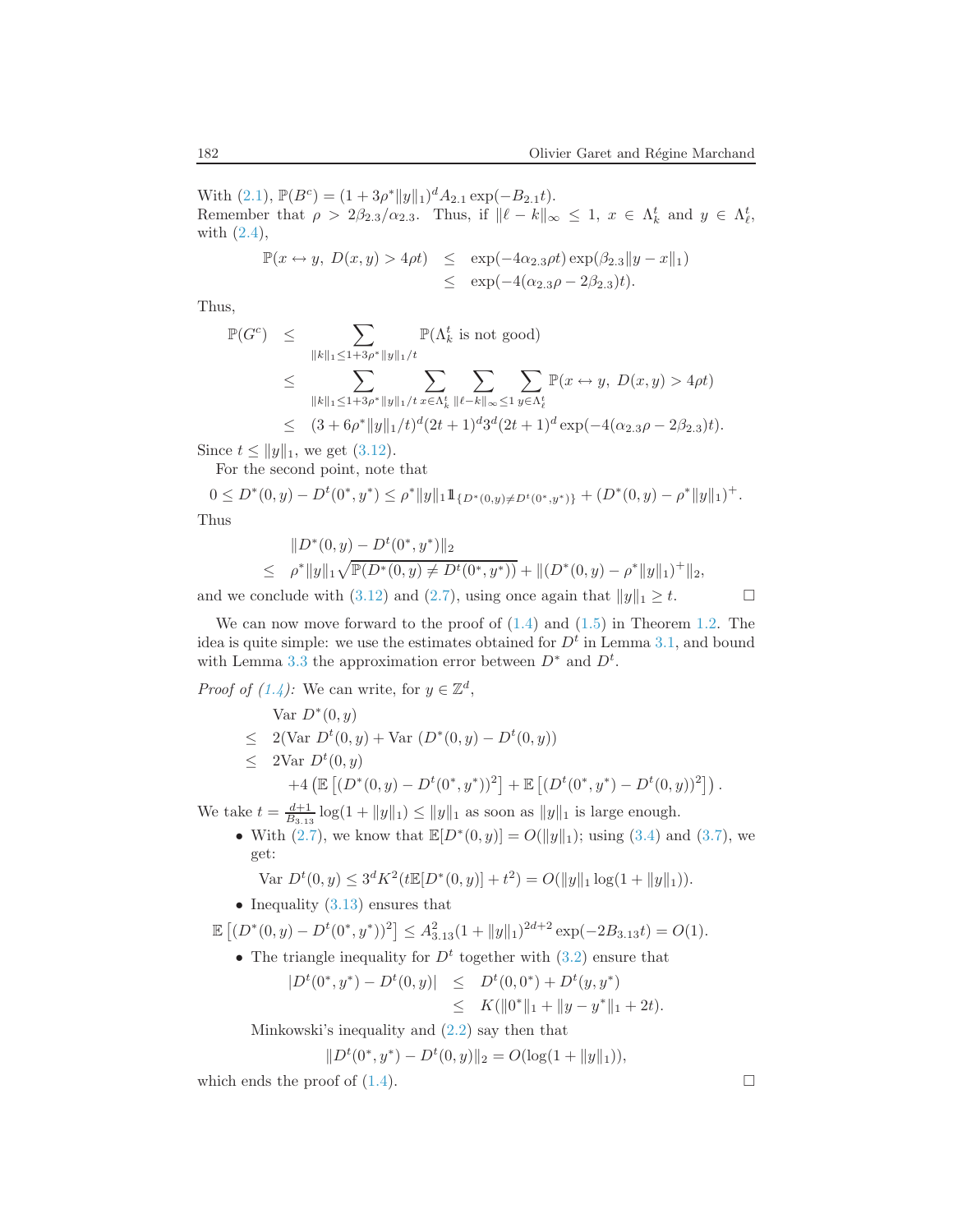*Proof of*  $(1.5)$ *:* Let us remark first that it is sufficient to prove  $(1.5)$  for y large enough. Let  $D_{1.5} > 0$ . Choose  $\gamma$  given by Lemma [3.1](#page-6-2) with  $C_{3.1} = D_{1.5}$ . We set

$$
C_{1.5} = \max\left\{1, \frac{4d}{\gamma B_{3.12}}, \frac{d+1}{\gamma B_{3.13}}\right\}.
$$

For every  $y \in \mathbb{Z}^d \setminus \{0\}$ , if  $x \leq D_{1.5}\sqrt{\|y\|_1}$  and  $x \geq C_{1.5}(1 + \log \|y\|_1)$ , then, using [\(3.13\)](#page-9-2) and [\(3.2\)](#page-6-0),

$$
|\mathbb{E}[D^*(0, y)] - \mathbb{E}[D^{\gamma x}(0, y)]|
$$
  
\n
$$
\leq |\mathbb{E}[D^*(0, y)] - \mathbb{E}[D^{\gamma x}(0^*, y^*)]| + |\mathbb{E}[D^{\gamma x}(0^*, y^*)] - \mathbb{E}[D^{\gamma x}(0, y)]|
$$
  
\n
$$
\leq ||D^*(0, y) - D^{\gamma x}(0^*, y^*)||_1 + \mathbb{E}[D^{\gamma x}(0, 0^*)] + \mathbb{E}[D^{\gamma x}(y, y^*)]
$$
  
\n
$$
\leq A_{3.13}(1 + ||y||_1)^{d+1} \exp(-B_{3.13}\gamma C_{1.5}(1 + \log ||y||_1))
$$
  
\n
$$
+ K\mathbb{E}(||0^*||_1) + K\mathbb{E}(||y - y^*||_1) + 2K\gamma x.
$$

With [\(2.2\)](#page-2-0), we know that  $\mathbb{E}(\|0^*\|_1) = \mathbb{E}(\|y - y^*\|_1) < +\infty$ . Thus, since  $C_{1.5} \ge \frac{d+1}{\gamma B_{3.13}}$ , for y large enough, if  $x \le D_{1.5}\sqrt{\|y\|_1}$  and  $x \ge C_{1.5}(1 + \log \|y\|_1)$ , we have

$$
\frac{|\mathbb{E}[D^*(0, y)] - \mathbb{E}[D^{\gamma x}(0, y)]|}{\sqrt{\|y\|_1}} \le x/2,
$$

which leads to

$$
\mathbb{P}\left(\frac{|D^*(0,y) - \mathbb{E}[D^*(0,y)]|}{\sqrt{\|y\|_1}} > x\right)
$$
\n
$$
\leq \mathbb{P}(D^*(0,y) \neq D^{\gamma x}(0^*,y^*)) + \mathbb{P}\left(\frac{|D^{\gamma x}(0^*,y^*) - \mathbb{E}[D^{\gamma x}(0,y)]|}{\sqrt{\|y\|_1}} > x/2\right).
$$

Since  $x \geq C_{1.5}(1 + \log ||y||_1)$  and  $C_{1.5} \geq \frac{4d}{B_{3.12}\gamma}$ , estimate [\(3.12\)](#page-9-2) ensures that

$$
\mathbb{P}(D^*(0, y) \neq D^{\gamma x}(0^*, y^*)) \leq A_{3.12}(1 + \|y\|_1)^{2d} \exp(-B_{3.12}\gamma x)
$$
  
 
$$
\leq A_{3.12} 2^{2d} \exp\left(-\frac{B_{3.12}}{2}\gamma x\right),
$$

For the second term, we write with  $(3.2)$ :

$$
|D^{\gamma x}(0^*, y^*) - \mathbb{E}[D^{\gamma x}(0, y)]|
$$
  
\n
$$
\leq |D^{\gamma x}(0, y) - \mathbb{E}[D^{\gamma x}(0, y)]| + D^{\gamma x}(0, 0^*) + D^{\gamma x}(y, y^*)
$$
  
\n
$$
\leq |D^{\gamma x}(0, y) - \mathbb{E}[D^{\gamma x}(0, y)]| + K ||0^*||_1 + K ||y - y^*||_1 + 2K\gamma x
$$

Then, for y large enough,

$$
\mathbb{P}\left(\frac{|D^{\gamma x}(0^*,y^*) - \mathbb{E}[D^{\gamma x}(0,y)]|}{\sqrt{\|y\|_1}} > x/2\right) \leq \mathbb{P}\left(\frac{|D^{\gamma x}(0,y) - \mathbb{E}[D^{\gamma x}(0,y)]|}{\sqrt{\|y\|_1}} > x/9\right) + 2\mathbb{P}\left(\|0^*\|_1 \geq \frac{x\sqrt{\|y\|_1}}{9K}\right).
$$

Lemma [3.1](#page-6-2) gives a bound of the correct order for the first term, while [\(2.2\)](#page-2-0) gives a bound of the correct order for the second term, which ends the proof.  $\Box$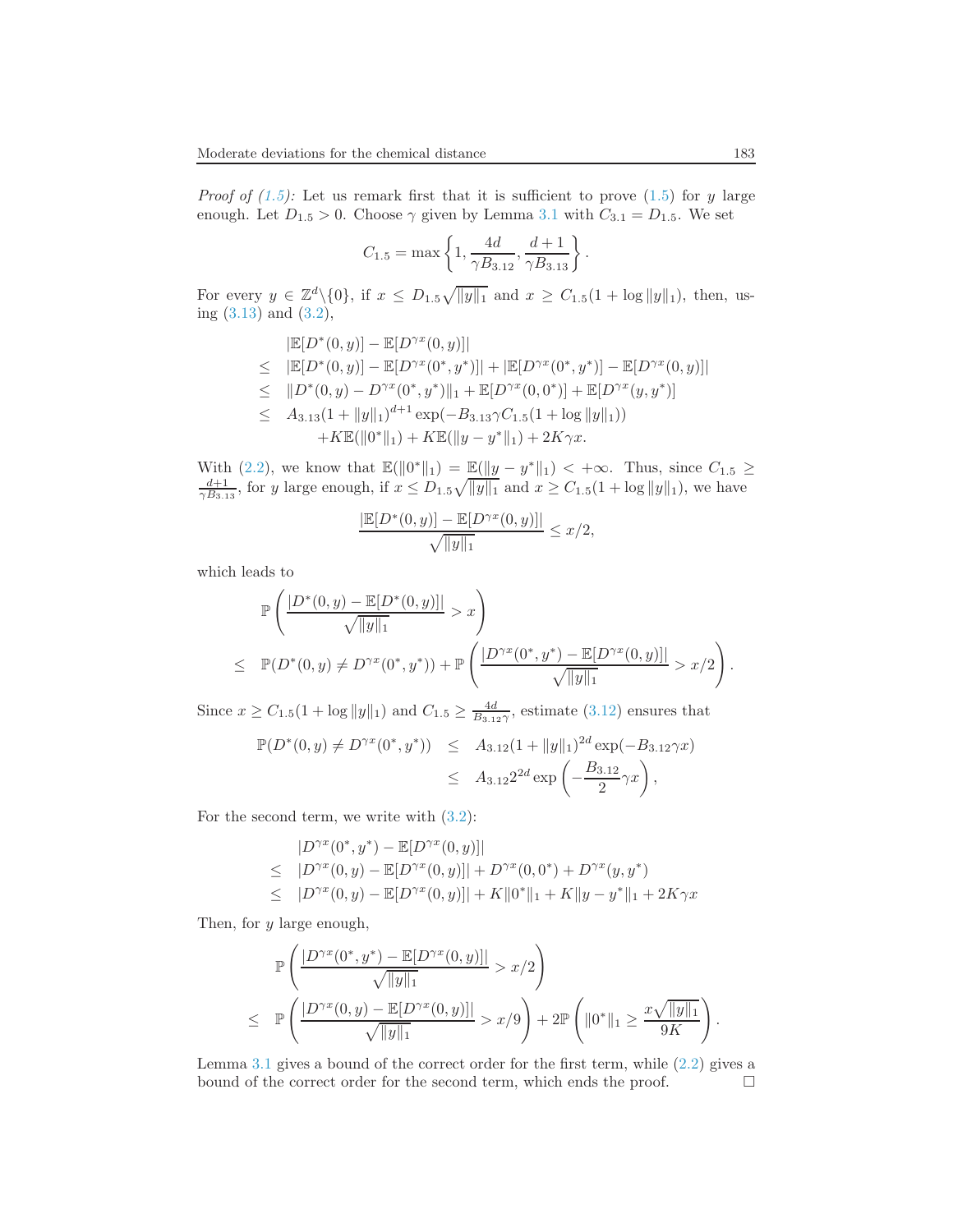#### 4. Asymptotic behavior of the mean value

The aim of this section is to prove  $(1.6)$  in Theorem [1.2.](#page-1-5)

The function  $D^*$  inherits the subadditivity from D. Besides, we can note that for each a in  $\mathbb{Z}^d$ , the joint distribution of  $(D^*(x+a,y+a))_{x\in\mathbb{Z}^d,y\in\mathbb{Z}^d}$  does not depend on a. Thus, if we define  $h(x) = \mathbb{E}[D^*(0, x)]$ , we have

$$
\forall x, y \in \mathbb{Z}^d \quad h(x+y) \le h(x) + h(y).
$$

Since h is subadditive, we can use the techniques developed by [Alexander](#page-19-9)  $(1997)$ for the approximation of subadditive functions. First, we prove the convergence of  $h(ny)/n$  to  $\mu(y)$ :

<span id="page-13-2"></span>**Lemma 4.1.** For each  $y \in \mathbb{Z}^d$ , the sequence  $\frac{D^*(0, ny)}{n}$  $\frac{0, ny}{n}$  converges almost surely and in  $L^1$  to  $\mu(y)$ . Particularly,  $h(ny)/n$  converges to  $\mu(y)$ .

*Proof*: Since  $D^*(0, y)$  is integrable and  $(D^*(x, y))_{x \in \mathbb{Z}^d, y \in \mathbb{Z}^d}$  is stationary, the subadditive ergodic theorem tells us that there exists  $\mu^*(y)$  such that  $D^*(ny)/n$  converges almost surely and in  $L^1$  to  $\mu^*(y)$ . Thus, we just have to prove that  $\mu^*(y)$  coincides with  $\mu(y)$ . By [Garet and Marchand](#page-19-0) [\(2004\)](#page-19-0), on the event  $\{0 \leftrightarrow \infty\}$ , we can almost surely find a sequence  $(n_k y)_{k>1}$  with  $0 \leftrightarrow n_k y$  and  $D(0, n_k y)/n_k$  tends to  $\mu(y)$  when k goes to infinity. Obviously,  $D^*(0, n_k y)/n_k$  converges to  $\mu^*(y)$ . Since the equality  $D(0, n_k y) = D^*(0, n_k y)$  holds on  $\{0 \leftrightarrow \infty\}$ , we get that  $\mu(y) = \mu^*(y)$ .

We recall the results of Alexander on the approximation of subadditive functions. Let us introduce some notation derived from [Alexander](#page-19-9) [\(1997](#page-19-9)). For some positive constants  $M$  and  $C$ , we define

$$
GAP(M, C) = \left\{ \begin{array}{c} h: \mathbb{Z}^d \to \mathbb{R}, \\ (\|x\|_1 \ge M) \Rightarrow \left(\mu(x) \le h(x) \le \mu(x) + C \|x\|_1^{1/2} \log \|x\|_1 \right) \end{array} \right\}.
$$

For  $x \in \mathbb{R}^d$ , we choose a linear form  $\mu_x$  on  $\mathbb{R}^d$  such that  $\mu_x(x) = \mu(x)$  and such that

$$
\forall y \in \mathcal{B}^0_\mu(\mu(x)) \quad \mu_x(y) \le \mu(x).
$$

The quantity  $\mu_x(y)$  is the  $\mu$ -length of the projection of y onto the line from 0 to x, following a hyperplane tangent to the convex set  $\mathcal{B}_{\mu}^{0}(\mu(x))$  at x. It is easy to see that for each  $y \in \mathbb{R}^d$ ,  $|\mu_x(y)| \leq \mu(y)$ . Then, for each positive constant C, we define

$$
Q_x^h(C) = \left\{ \begin{array}{c} y \in \mathbb{Z}^d : ||y||_1 \le (2d+1) ||x||_1, \\ \mu_x(y) \le \mu(x), \ h(y) \le \mu_x(y) + C ||x||_1^{1/2} \log ||x||_1 \end{array} \right\}.
$$

The idea is that the elements of  $Q_x^h(C)$  permit to realize a mesh of  $\mathbb{Z}^d$  with increments for which  $\mu_x$  correctly approaches h. We also define, for  $M > 0, C > 0, a > 1$ ,

$$
CHAP(M, C, a) = \left\{ h: \mathbb{Z}^d \to \mathbb{R}, \left( ||x||_1 \ge M \right) \Rightarrow \left( \begin{array}{c} \exists \alpha \in [1, a], \\ x/\alpha \in \text{Co}(Q_x^h(C)) \end{array} \right) \right\},
$$

<span id="page-13-0"></span>where  $Co(A)$  is the convex hull of A in  $\mathbb{R}^d$ . Alexander has the following results:

<span id="page-13-1"></span>**Lemma 4.2** [\(Alexander](#page-19-9), [1997\)](#page-19-9). Let h be a nonnegative subadditive function on  $\mathbb{Z}^d$ ,  $M > 1, C > 0, a > 1$  some fixed constants. We assume that for each  $x \in \mathbb{Z}^d$ with  $||x||_1 \geq M$ , there exist a natural number n, a lattice path  $\gamma$  from 0 to nx, and a sequence of points  $0 = v_0, v_1, \ldots, v_m = nx$  in  $\gamma$  such that  $m \leq an$  and whose increments  $v_i - v_{i-1}$  belong to  $Q_x^h(C)$ . Then  $h \in CHAP(M, C, a)$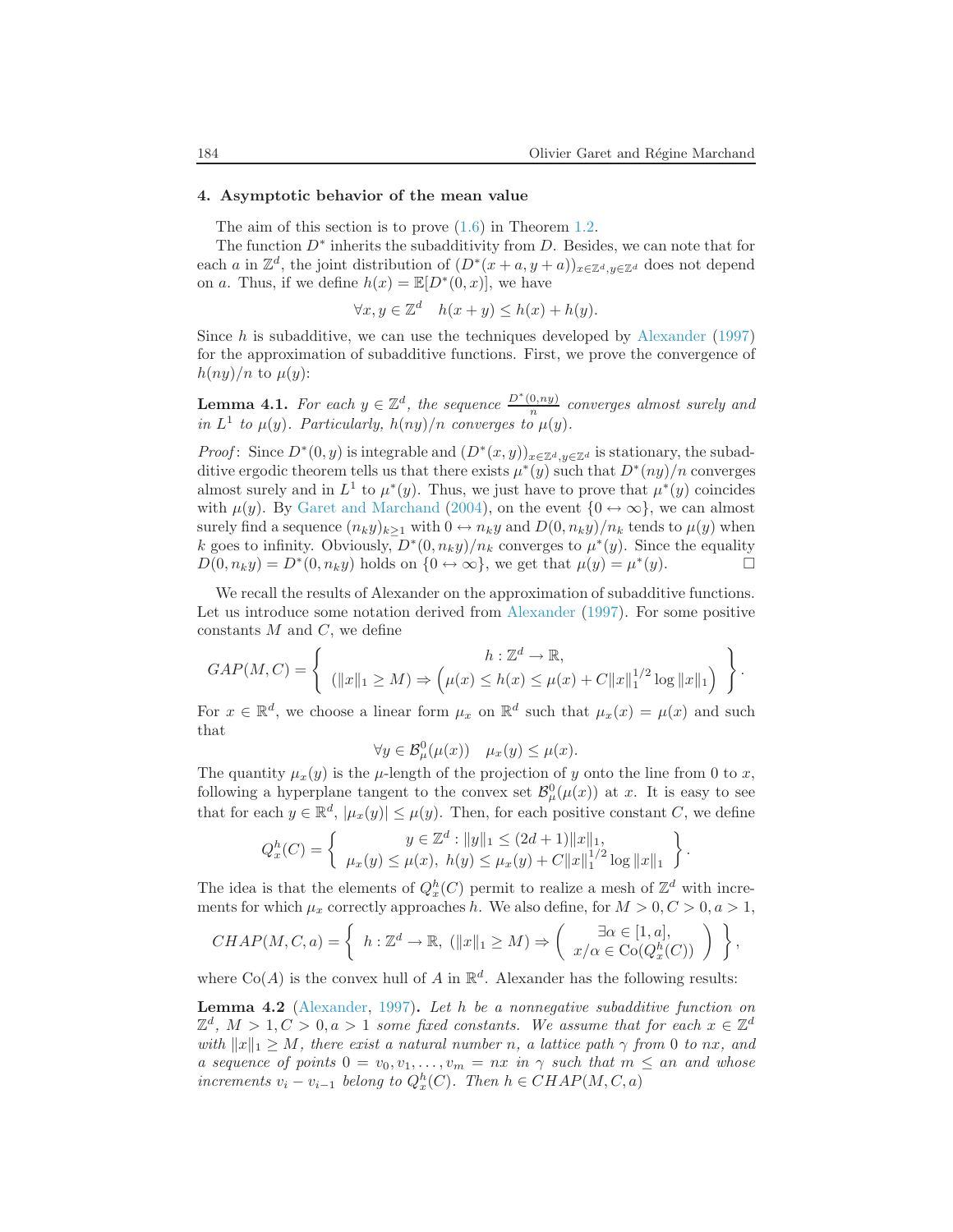Theorem 4.3 [\(Alexander,](#page-19-9) [1997\)](#page-19-9). Let h be a nonnegative subadditive function on  $\mathbb{Z}^d$  and  $M > 1, C > 0, a > 1$  some fixed constants. If  $h \in CHAP(M, C, a)$ , then  $h \in GAP(M, C).$ 

**Definition 4.4.** We call  $Q_x^h(C)$ -path every sequence  $(v_0, \ldots, v_m)$  such that for each  $i \in \{0, \ldots, m-1\}, v_{i+1} - v_i \in Q_x^h(C).$ 

Let  $\gamma = (\gamma(0), \ldots, \gamma(n))$  be a simple lattice path in  $\mathbb{Z}^d$ . We consider the unique sequence of indices  $(u_i)_{0 \leq i \leq m}$  such that

 $u_0 = 0, u_m = n,$  $\forall i \in \{0, ..., m-1\} \quad \forall j \in \{u_i + 1, ..., u_{i+1}\} \quad \gamma(j) - \gamma(u_i) \in Q_x^h(C),$  $\forall i \in \{0, ..., m-1\}$   $\gamma(u_{i+1} + 1) - \gamma(u_i) \notin Q_x^h(C)$ .

Then, the  $Q_x^h(C)$ -skeleton of  $\gamma$  is the sequence  $(\gamma(u_i))_{0 \le i \le m}$ .

<span id="page-14-0"></span>We will prove the following result relative to the modified chemical distance  $h(.) = \mathbb{E}[D^*(0,.)]$ :

**Proposition 4.5.** There exist some constants  $M > 1$  and  $C > 0$  such that if  $||x||_1 \geq M$ , then for sufficiently large n there exists a lattice path from 0 to nx with a  $Q_x^h(C)$ -skeleton of  $2n + 1$  or fewer vertices.

Let us first see how this proposition leads to  $(1.6)$  and concludes the proof of Theorem [1.2.](#page-1-5)

*Proof of [\(1.6\)](#page-1-3)*: Proposition [4.5](#page-14-0) and Lemma [4.2](#page-13-0) ensure that  $h(.) = \mathbb{E}[D^*(0,.)]$  is in  $CHAP(M, C, 2)$ , which implies, thanks to Theorem [4.3,](#page-13-1) that h is in  $GAP(M, C)$ . This gives  $(1.6)$  for each  $y \in \mathbb{Z}^d$  such that  $||y||_1 \geq M$ , hence for each  $y \in \mathbb{Z}^d$ , should we increase  $C_{1.6}$ .

<span id="page-14-2"></span>Let us go to the proof of Proposition [4.5.](#page-14-0) We now choose  $h(.) = \mathbb{E}[D^*(0,.)]$ , take  $\beta$  and C such that

$$
0 < \beta < B_{1.5},
$$
  $C > \sqrt{2d} \left( \frac{d}{\beta} + C_{1.5} \right)$  and  $C' = 48C.$  (4.1)

We define

$$
Q_x = Q_x^h(C'),
$$
  
\n
$$
G_x = \{y \in \mathbb{Z}^d : \mu_x(y) > \mu(x)\},
$$
  
\n
$$
\Delta_x = \{y \in Q_x : y \text{ adjacent to } \mathbb{Z}^d \setminus Q_x, y \text{ not adjacent to } G_x\},
$$
  
\n
$$
D_x = \{y \in Q_x : y \text{ adjacent to } G_x\}.
$$

<span id="page-14-1"></span>**Lemma 4.6.** There exists a constant M such that if  $||x||_1 \geq M$ , then

- (1) if  $y \in Q_x$ , then  $\mu(y) \leq 2\mu(x)$  and  $||y||_1 \leq 2d||x||_1$ ;
- (2) if  $y \in \Delta_x$ , then  $\mathbb{E}[D^*(0, y)] \mu_x(y) \geq \frac{C'}{2} ||x||_1^{1/2} \log ||x||_1$ ;
- (3) if  $y \in D_x$ , then  $\mu_x(y) \geq \frac{5}{6}\mu(x)$ ;
- (4) if x is large enough,  $(||y||_1 \leq ||x||_1^{1/2}) \Longrightarrow (y \in Q_x)$ .

Proof: The arguments are simple and essentially deterministic. One can refer to Lemma 3.3 in [Alexander](#page-19-9) [\(1997](#page-19-9)), which is the analogous result in first-passage percolation. Particularly, we use the fact that  $\mathbb{E}[D^*(0, \pm e_i)] \leq \rho^* + A_{2.7} < +\infty$ , which plays the same role as the integrability of passage times does in first-passage  $\Box$  percolation.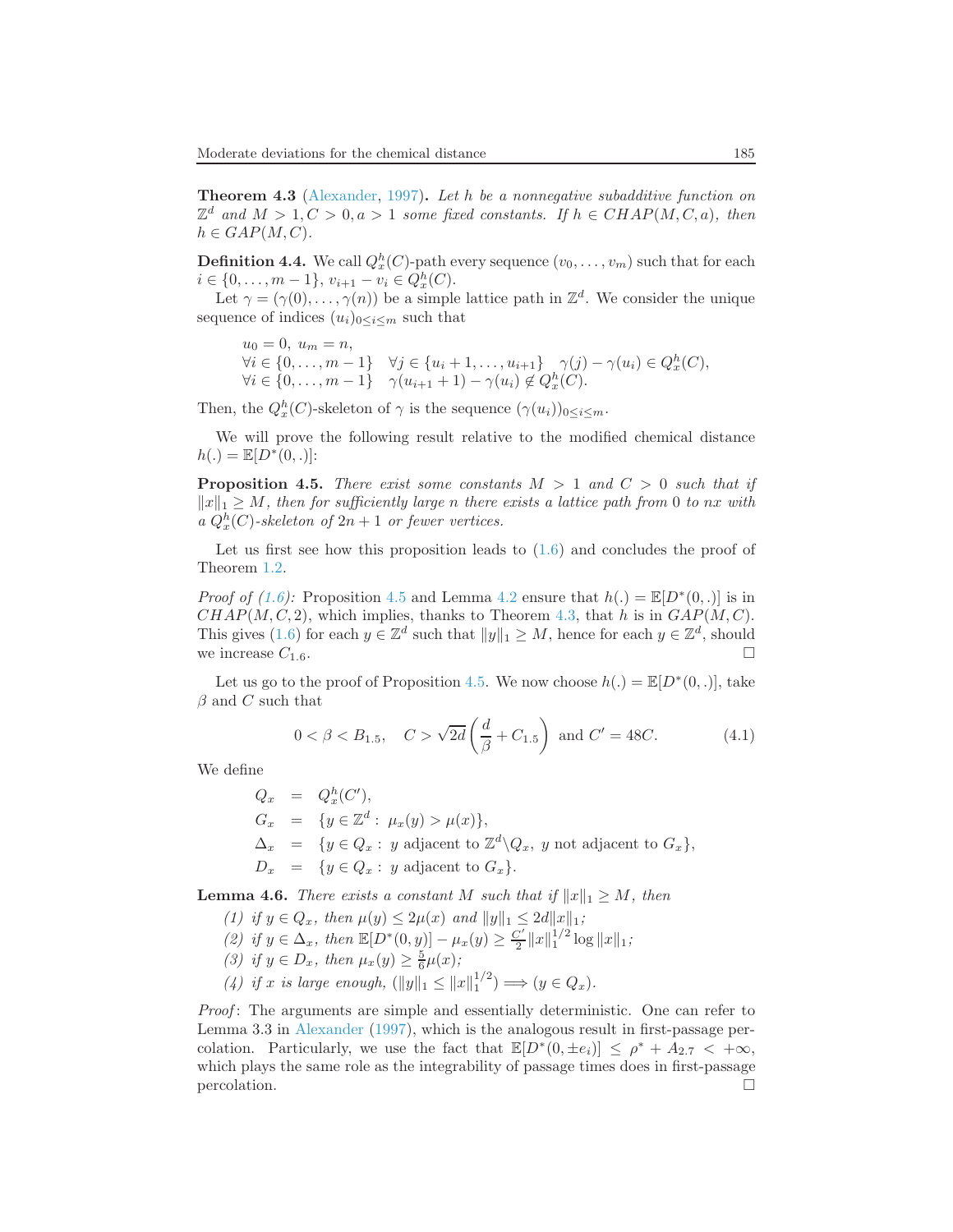<span id="page-15-2"></span>We denote by  $D(v_1, v_m; (v_i))$  the length of the shortest open path from  $v_1$  to  $v_m$ that visits  $v_1, \ldots, v_m$  in this order. Then,

Lemma 4.7.

$$
\lim_{\|x\|_1\to+\infty} \mathbb{P}\left(\n\sum_{i=1}^{m-1} \mathbb{E}[D^*(v_i, v_{i+1})] - D(v_1, v_m; (v_i)) > Cm\|x\|_1^{1/2} \log \|x\|_1\n\right) = 0.
$$

The proof of this lemma relies on a denumeration of the  $Q_x$ -paths, on a bound on exponential moments for  $\mathbb{E}[D^*(v_i, v_{i+1})] - D(v_i, v_{i+1})$  and on a BK-like inequality. Of course, it would be more natural to deal with quantities like  $\mathbb{E}[D^*(v_i, v_{i+1})]$  –  $D^*(v_i, v_{i+1})$ . But  $D^*$  lacks the monotonicity property of D needed to use this kind of tools. Once more, we have to deal alternatively with  $D$  and  $D^*$ .

*Proof*: Let us fix  $m \ge 1$  and x large enough. Let  $(v_0 = 0, v_1, \ldots, v_m)$  be a  $Q_x$ -path starting from 0. Lemma [4.6](#page-14-1) implies that for each i,  $||v_{i+1} - v_i||_1 \leq 2d||x||_1$ . We define

$$
Y_i = \mathbb{E}[D^*(v_i, v_{i+1})] - D^*(v_i, v_{i+1}),
$$
  
\n
$$
Z_i = \mathbb{E}[D^*(v_i, v_{i+1})] - D(v_i, v_{i+1}).
$$

The moderate deviation result allows first to bound some exponential moments of  $Y_i$  for large x. Indeed, we can write

$$
\mathbb{E}\left[\exp\left(\frac{\beta(Y_i)_+}{\sqrt{2d||x||_1}}\right)\right] = 1 + \int_0^{+\infty} \beta e^{\beta t} \mathbb{P}\left(Y_i \ge t\sqrt{2d||x||_1}\right) dt.
$$

Let us note that  $(2.7)$  already gives the simple bound:

$$
\max(Y_i, Z_i) \leq \mathbb{E}[D^*(v_i, v_{i+1})] \leq A_{2.7} + \rho^* ||v_{i+1} - v_i||_1;
$$

<span id="page-15-0"></span>remarking that  $||v_{i+1} - v_i||_1 \ge 1$ , this particularly implies, for  $||x||_1$  large enough, that

$$
\frac{\max(Y_i, Z_i)}{\sqrt{2d||x||_1}} \le 2\rho^* \sqrt{||v_{i+1} - v_i||_1}.
$$
\n(4.2)

This ensures that  $\mathbb{P}(Y_i \ge t\sqrt{2d||x||_1}) = 0$  as soon as  $t > 2\rho^* \sqrt{||v_{i+1} - v_i||_1}$ . On the other hand, the moderate deviation result [\(1.5\)](#page-1-2) ensures the existence of constants  $A_{1.5}, B_{1.5} > 0$  such that if  $C_{1.5}(1 + \log ||v_{i+1} - v_i||_1) \le t \le 2\rho^* \sqrt{||v_{i+1} - v_i||_1}$ , then, since  $||v_{i+1} - v_i||_1 \leq 2d||x||_1$ ,

$$
\mathbb{P}(Y_i \ge t\sqrt{2d||x||_1}) \le \mathbb{P}(Y_i \ge t||v_{i+1} - v_i||_1^{1/2}) \le A_{1.5} \exp(-B_{1.5}t).
$$

<span id="page-15-1"></span>Thus, since  $\beta < B_{1.5}$ , we get

$$
\mathbb{E}\left[\exp\left(\frac{\beta(Y_i)_+}{\sqrt{2d||x||_1}}\right)\right] \leq 1 + \int_0^{C_{1.5}(1+\log(2d||x||_1))} \beta e^{\beta t} dt \n+ \int_0^{+\infty} \beta e^{\beta t} A_{1.5} e^{-B_{1.5}t} dt \n\leq (2de)^{\beta C_{1.5}} ||x||_1^{\beta C_{1.5}} + \frac{A_{1.5}\beta}{B_{1.5} - \beta}.
$$
\n(4.3)

Let us note that the bound for the exponential moments of  $Y_i$  is not as good as in first-passage percolation, where it does not depend on  $||x||_1$  (see [Alexander,](#page-19-9) [1997\)](#page-19-9): this is due to the renormalization used to get the moderate deviations [\(1.5\)](#page-1-2).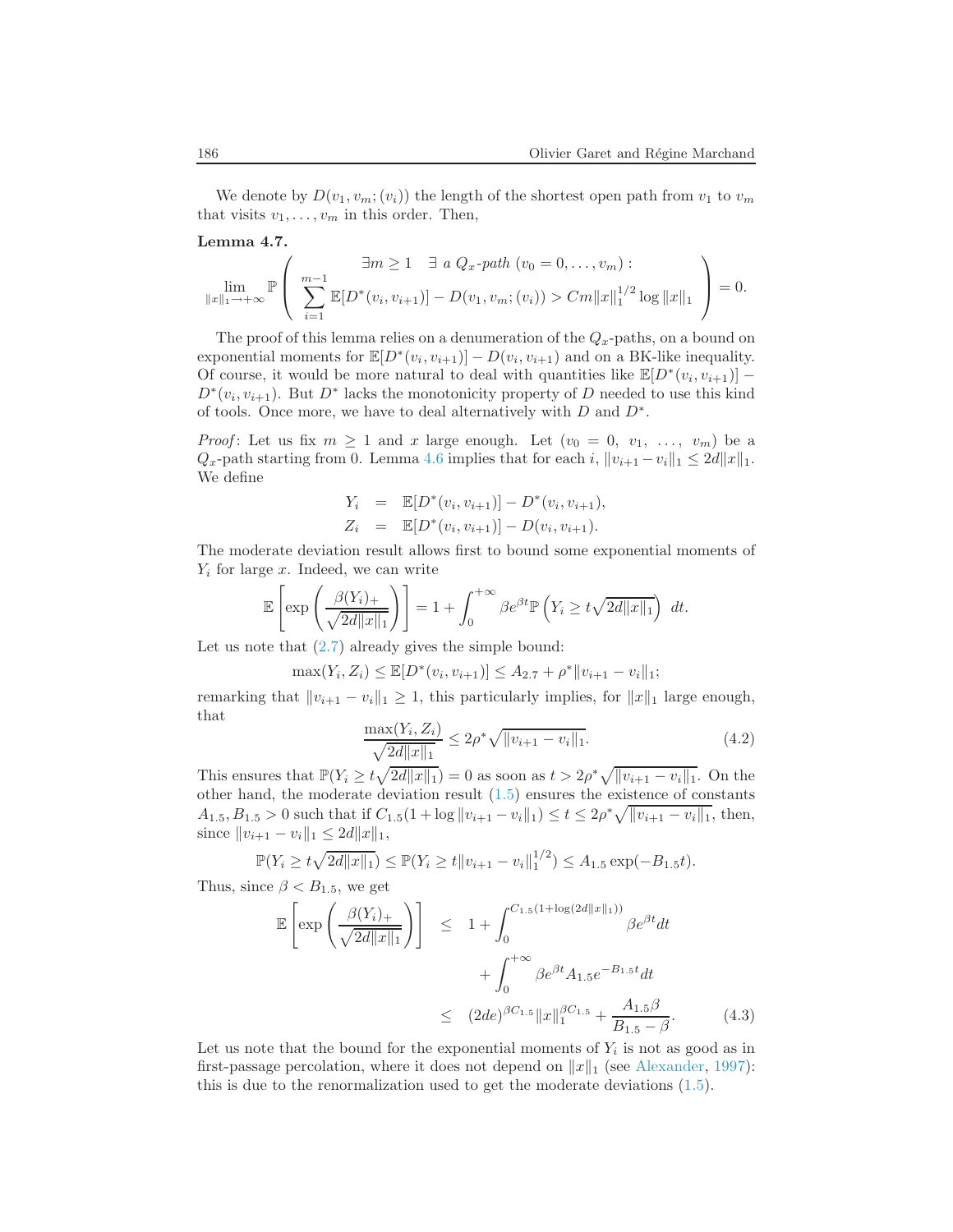We can remark that

- if  $v_i \nleftrightarrow v_{i+1}$ , then  $(Z_i)_+ = 0$ ;
- if  $v_i \leftrightarrow v_{i+1}$  and  $v_i \leftrightarrow \infty$ , then  $(Z_i)_+ = (Y_i)_+$ ;

Then, using  $(4.2)$ ,

$$
\exp\left(\frac{\beta(Z_i)_+}{\sqrt{2d||x||_1}}\right) \le 1 + \exp\left(\frac{\beta(Y_i)_+}{\sqrt{2d||x||_1}}\right) + 1_{\{v_i \leftrightarrow v_{i+1}\}\atop{v_i \neq \infty}} \exp\left(2\beta \rho^* \sqrt{||v_{i+1} - v_i||_1}\right).
$$

<span id="page-16-0"></span>Using  $(2.1)$  then  $(4.3)$ , we get, for x large enough:

$$
\mathbb{E}\left[\exp\left(\frac{\beta(Z_i)_+}{\sqrt{2d||x||_1}}\right)\right]
$$
\n
$$
\leq 1 + \mathbb{E}\left[\exp\left(\frac{\beta(Y_i)_+}{\sqrt{2d||x||_1}}\right)\right]
$$
\n
$$
+ \exp\left(2\beta\rho^*\sqrt{||v_{i+1} - v_i||_1}\right) \mathbb{P}\left(\begin{array}{c} v_i \leftrightarrow v_{i+1} \\ v_i \neq \infty \end{array}\right)
$$
\n
$$
\leq 1 + \mathbb{E}\left[\exp\left(\frac{\beta(Y_i)_+}{\sqrt{2d||x||_1}}\right)\right]
$$
\n
$$
+ A_{2.1} \exp\left(2\beta\rho^*\sqrt{||v_{i+1} - v_i||_1} - B_{2.1}||v_{i+1} - v_i||_1\right)
$$
\n
$$
\leq (6d||x||_1)^{\beta C_{1.5}}.
$$
\n(6)

We can apply a BK-like inequality to  $D(v_1, v_m; (v_i))$ : by Theorem 2.3 in [Alexander](#page-19-8) [\(1993\)](#page-19-8), for each  $t > 0$ , if the  $Z_i$ 's are independent copies of the  $Z_i$ 's, then, with [\(4.4\)](#page-16-0),

$$
\mathbb{P}\left(\sum_{i=1}^{m-1}\mathbb{E}[D^*(v_i, v_{i+1})] - D(v_1, v_m; (v_i)) > Cm||x||_1^{1/2}\log||x||_1\right) \n\leq \mathbb{P}\left(\sum_{i=1}^{m-1} Z'_i > Cm||x||_1^{1/2}\log||x||_1\right) \n\leq \exp\left(-\frac{\beta Cm\log||x||_1}{\sqrt{2d}}\right) \prod_{i=1}^{m-1} \mathbb{E}\left[\exp\left(\frac{\beta Z_i}{\sqrt{2d||x||_1}}\right)\right] \n\leq \left((6d)^{\beta C_{1.5}}||x||_1^{-\frac{\beta C}{\sqrt{2d}}} + \beta C_{1.5}\right)^m.
$$

From Lemma [4.6,](#page-14-1) there exists a constant K such that there are at most  $(K||x||^d)^m$  $Q_x$ -paths of  $m + 1$  points starting from 0. Then, summing on these paths, we get

$$
\mathbb{P}\left(\sum_{i=1}^{m-1} \mathbb{E}[D^*(v_i, v_{i+1})] - D(v_1, v_m; (v_i)) > Cm||x||_1^{1/2} \log ||x||_1 \right)
$$
  
\n
$$
\leq \left(K(6d)^{\beta C_{1.5}}||x||_1^{d - \frac{\beta C}{\sqrt{2d}} + \beta C_{1.5}}\right)^m = \left(\frac{L}{||x||_1^{\alpha}}\right)^m,
$$

where L and  $\alpha$  are some constants; the choice [\(4.1\)](#page-14-2) we made for  $\beta$  and C ensures that  $\alpha > 0$ . Thus, for x large enough,  $L||x||_1^{-\alpha} \leq \frac{1}{2}$ , so summing over all possible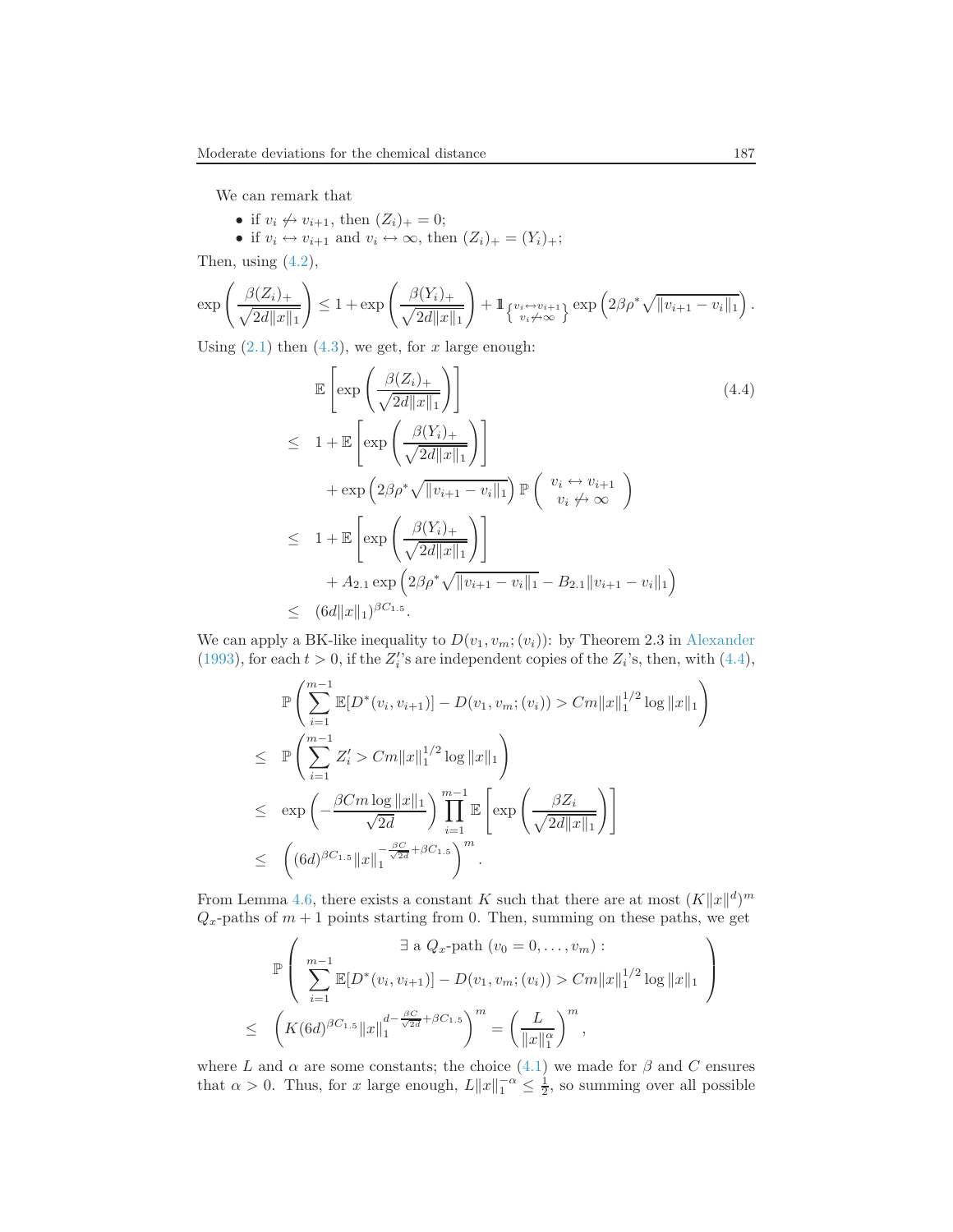lengths m:

$$
\mathbb{P}\left(\n\begin{array}{c}\n\exists m \geq 1 \quad \exists \text{ a } Q_x\text{-path } (v_0, \ldots, v_m) : \\
\sum_{i=1}^{m-1} \mathbb{E}[D^*(v_i, v_{i+1})] - D(v_1, v_m; (v_i)) > Cm||x||_1^{1/2} \log ||x||_1\n\end{array}\n\right) \leq \frac{2L}{||x||_1^{\alpha}},
$$

which completes the proof of the lemma.

$$
\Box
$$

*Proof of Proposition [4.5:](#page-14-0)* This proposition corresponds to Proposition 3.4 in [Alexander](#page-19-9) [\(1997](#page-19-9)).

The proof of this deterministic result uses the so-called "probabilistic method": we are going to prove that with positive probability, we can construct such a  $Q_x$ path from a path realizing  $D^*(0, nx)$ . With Lemma [4.7](#page-15-2) and [\(2.2\)](#page-2-0), we can find  $M > 1$  such that if  $||x||_1 \geq M$ , then

$$
\mathbb{P}\left(\begin{array}{ll}\exists m\geq 1 & \exists \text{ a } Q_x\text{-path } (v_0=0,\ldots,v_m): \\[1mm] \sum_{i=1}^{m-1}\mathbb{E}[D^*(v_i,v_{i+1})]-D(v_1,v_m;(v_i)) > Cm||x||_1^{1/2}\log||x||_1\\[1mm] \text{and } \mathbb{P}\left(\|0^*\|\geq ||x||_1^{1/2}\right) \leq \frac{1}{5}.\end{array}\right.
$$

Should we take a greater M, we can also assume that if  $||y||_1 \le ||x||_1^{1/2}$  and  $||x||_1 \ge$ M, then  $y \in Q_x$ . Now fix  $x \in \mathbb{Z}^d$  with  $||x||_1 \geq M$ . Lemma [4.1](#page-13-2) ensures that there exists  $n_0 \in \mathbb{Z}_+$  such that

$$
\forall n \ge n_0 \quad \mathbb{P}(D^*(0, nx) > n(\mu(x) + 1)) \le \frac{1}{5}.
$$

Let  $n \geq n_0$ . With probability at least 1/5, the following properties hold:

a) for each  $m \geq 1$ , for each  $Q_x$ -path  $(v_0 = 0, \ldots, v_m)$ ,

$$
\sum_{i=1}^{m-1} \mathbb{E}[D^*(v_i, v_{i+1})] - D(v_1, v_m; (v_i)) \le Cm ||x||_1^{1/2} \log ||x||_1,
$$

- b)  $D^*(0, nx) \leq n(\mu(x) + 1),$
- c)  $||0^*||_1 \leq ||x||_1^{1/2}$ ,
- d)  $||(nx)^* nx||_1 \le ||x||_1^{1/2}$ .

Then, we can find  $\omega$  fulfilling these properties, and work from now on with this particular realization. Let  $v_1 = 0^*, \ldots, v_m = (nx)^*$  be the  $Q_x$ -skeleton of some path  $\gamma$  realizing the chemical distance from 0<sup>\*</sup> to  $(nx)^*$ . Define  $v_0 = 0$  and  $v_{m+1} =$ nx: properties c) and d) ensure that we get a  $Q_x$ -path from 0 to nx. We will prove that  $m + 2 \leq 2n + 1$ , which will conclude the proof of the proposition. Note that, by construction,

$$
D(v_1, v_m; (v_i)) = D^*(0, nx).
$$

From a), our  $Q_x$ -path satisfies, for this particular  $\omega$ ,

$$
\sum_{i=1}^{m-1} \mathbb{E}[D^*(v_i, v_{i+1})] - D(v_1, v_m; (v_i)) \le Cm ||x||_1^{1/2} \log ||x||_1.
$$
 (4.5)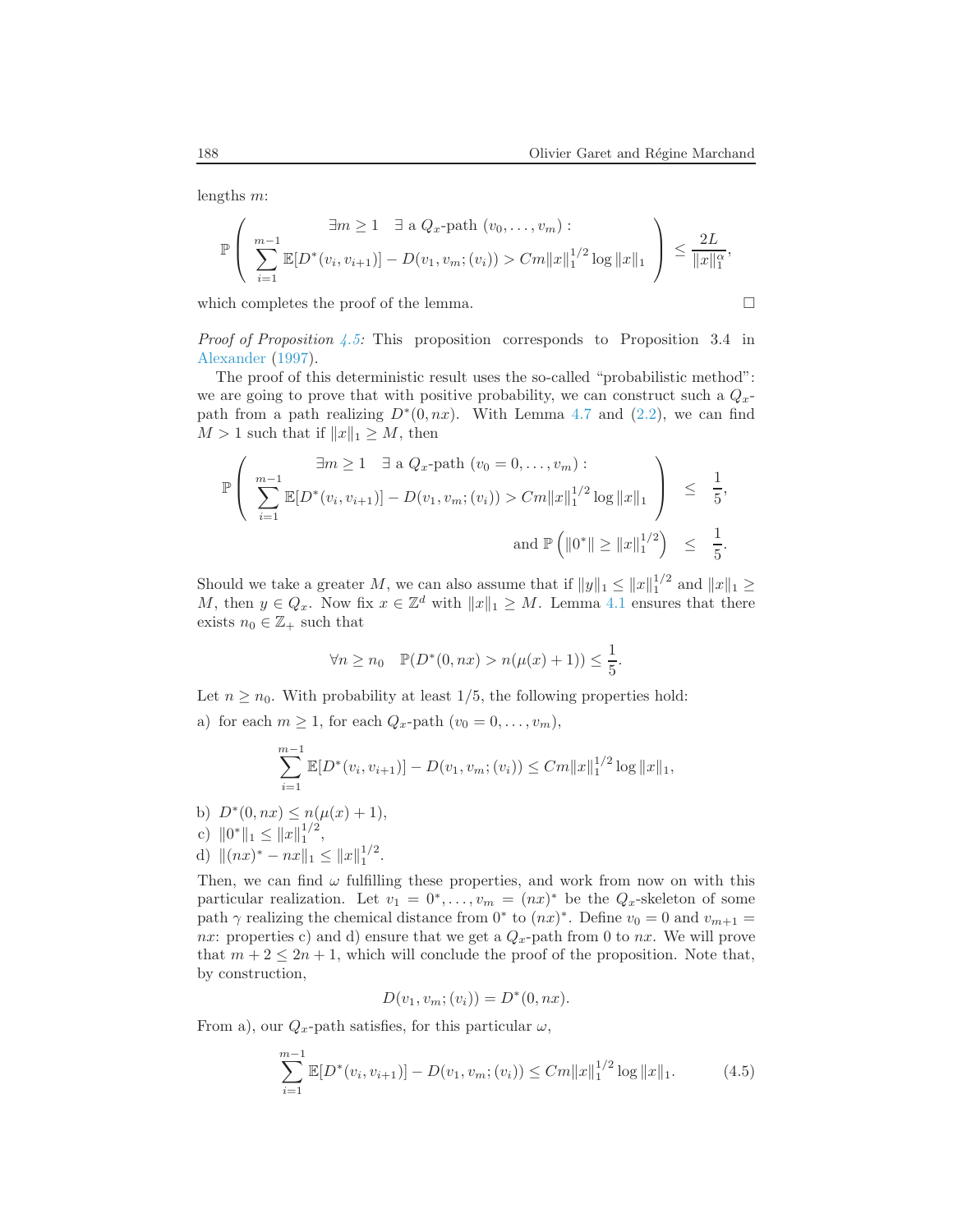Besides, using the definition of  $Q_x$ , property d), the fact that  $\mu$  is a norm and [\(2.4\)](#page-3-1), we get

$$
m\mu(x) \geq \sum_{i=0}^{m-1} \mu_x(v_{i+1} - v_i) = \mu_x((nx)^*)
$$
  
=  $\mu_x((nx)) + \mu_x((nx)^* - nx)$   
 $\geq n\mu(x) - \mu((nx)^* - nx) \geq n\mu(x) - \rho ||x||_1^{1/2}.$ 

Thus, should we take a larger M, we get  $n \leq \frac{11}{10}m$ . Now, with b) and taking once more a larger  $M$  if necessary,

$$
\sum_{i=1}^{m-1} \mathbb{E}[D^*(v_i, v_{i+1})] \le D^*(0, nx) + Cm ||x||_1^{1/2} \log ||x||_1
$$
  
\n
$$
\le n(\mu(x) + 1) + Cm ||x||_1^{1/2} \log ||x||_1
$$
  
\n
$$
\le n\mu(x) + 2Cm ||x||_1^{1/2} \log ||x||_1.
$$

We now distinguish in the  $Q_x$ -skeleton the short increments and the long ones:

$$
S((v_i)) = \{i : 1 \le i \le m-1, v_{i+1} - v_i \in \Delta_x\},
$$
  
\n
$$
L((v_i)) = \{i : 1 \le i \le m-1, v_{i+1} - v_i \in D_x\}.
$$

By the definition of a  $Q_x$ -skeleton, these two sets partition  $\{1, \ldots, m-1\}$ . Let us first bound the number of short increments with Lemma [4.6,](#page-14-1) estimate (2): recall that  $\mu_x(y) \leq \mu(y) \leq \mathbb{E}[D^*(0, y)],$  so

$$
\sum_{i=1}^{m-1} \mathbb{E}[D^*(v_i, v_{i+1})] = \sum_{i=1}^{m-1} [\mu_x(v_{i+1} - v_i) + (\mathbb{E}D^*(v_i, v_{i+1}) - \mu_x(v_{i+1} - v_i))]
$$
  
\n
$$
\geq \mu_x((nx)^*) - \mu_x(0^*) + |S((v_i))| \frac{C'}{2} ||x||_1^{1/2} \log ||x||_1
$$
  
\n
$$
\geq n\mu(x) - 2\rho ||x||_1^{1/2} + |S((v_i))| \frac{C'}{2} ||x||_1^{1/2} \log ||x||_1.
$$

Thus, summing the two estimates and enlarging  $M$  if necessary, we get

$$
|S((v_i))| \frac{C'}{2} ||x||_1^{1/2} \log ||x||_1 \le 2\rho ||x||_1^{1/2} + 2Cm ||x||_1^{1/2} \log ||x||_1
$$
  

$$
\le 3Cm ||x||_1^{1/2} \log ||x||_1,
$$

hence

$$
|S((v_i))| \le 6\frac{C}{C'}m = \frac{m}{8}.
$$

Similarly, we bound the number of long increments with Lemma [4.6,](#page-14-1) estimate (3):

$$
\sum_{i=1}^{m-1} \mathbb{E}[D^*(v_i, v_{i+1})] = \sum_{i=1}^{m-1} [\mu_x(v_{i+1} - v_i) + (\mathbb{E}[D^*(v_i, v_{i+1})] - \mu_x(v_{i+1} - v_i))]
$$
  

$$
\geq n\mu(x) - 2\rho ||x||_1^{1/2} + \frac{5}{6}|L((v_i))|\mu(x) \geq \frac{5}{6}|L((v_i))|\mu(x),
$$

increasing  $M$  if necessary; this gives

$$
|L((v_i))| \le \frac{6}{5}n + 2Cm \frac{\|x\|_1^{1/2} \log \|x\|_1}{\mu(x)} \le \frac{6}{5}n + m/8.
$$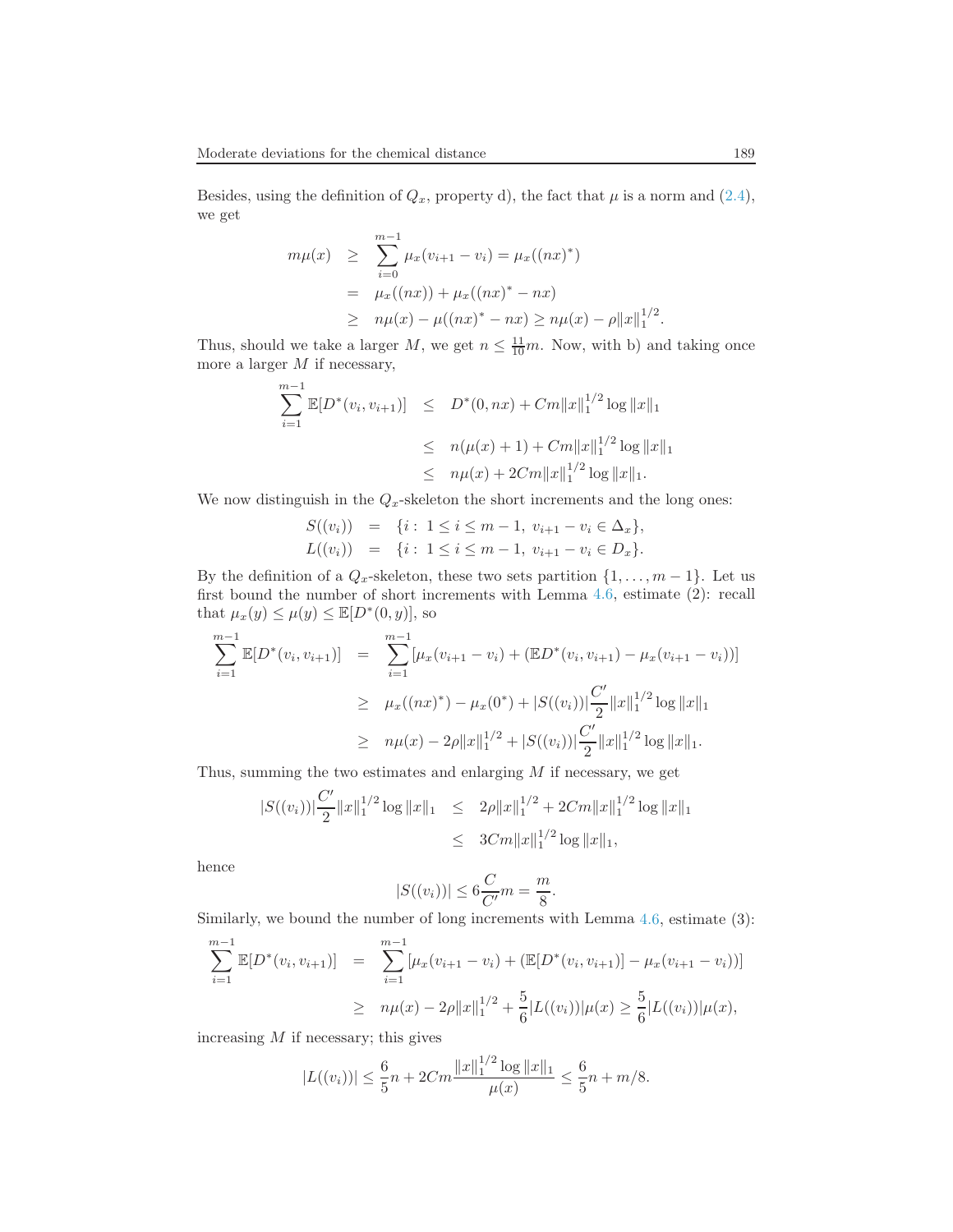Finally,  $m = |S((v_i))| + |L((v_i))| + \leq \frac{6}{5}n + m/4$ , so  $m \leq \frac{8}{5}n$ , which concludes the proof.  $\Box$ 

We would like to thank Raphaël Rossignol and Marie Théret for kindly giving us the extension of Boucheron, Lugosi and Massart's result.

### References

- <span id="page-19-8"></span>K. S. Alexander. A note on some rates of convergence in first-passage percolation. Ann. Appl. Probab. 3 (1), 81–90 (1993). [MR1202516.](http://www.ams.org/mathscinet-getitem?mr=MR1202516)
- <span id="page-19-9"></span>K. S. Alexander. Approximation of subadditive functions and convergence rates in limiting-shape results. Ann. Probab. **25** (1),  $30-55$  (1997). doi:10.1214/aop/ 1024404277. [MR1428498.](http://www.ams.org/mathscinet-getitem?mr=MR1428498)
- <span id="page-19-10"></span>P. Antal and A. Pisztora. On the chemical distance for supercritical Bernoulli percolation. Ann. Probab. 24 (2), 1036–1048 (1996). doi:10.1214/aop/1039639377. [MR1404543.](http://www.ams.org/mathscinet-getitem?mr=MR1404543)
- <span id="page-19-6"></span>M. Benaïm and R. Rossignol. Exponential concentration for first passage percolation through modified Poincaré inequalities. Ann. Inst. Henri Poincaré Probab. Stat. 44 (3), 544–573 (2008). doi:10.1214/07-AIHP124. [MR2451057.](http://www.ams.org/mathscinet-getitem?mr=MR2451057)
- <span id="page-19-7"></span>S. Boucheron, G. Lugosi and P. Massart. Concentration inequalities using the entropy method. Ann. Probab. **31** (3), 1583-1614 (2003). doi:10.1214/aop/ 1055425791. [MR1989444.](http://www.ams.org/mathscinet-getitem?mr=MR1989444)
- <span id="page-19-11"></span>J. T. Chayes, L. Chayes, G. R. Grimmett, H. Kesten and R. H. Schonmann. The correlation length for the high-density phase of Bernoulli percolation. Ann. Probab. 17 (4), 1277–1302 (1989). [MR1048927.](http://www.ams.org/mathscinet-getitem?mr=MR1048927)
- <span id="page-19-12"></span>R. Durrett and R. H. Schonmann. Large deviations for the contact process and twodimensional percolation. Probab. Theory Related Fields 77 (4), 583-603 (1988). doi:10.1007/BF00959619. [MR933991.](http://www.ams.org/mathscinet-getitem?mr=MR933991)
- <span id="page-19-14"></span>B. Efron and C. Stein. The jackknife estimate of variance. Ann. Statist. **9** (3), 586–596 (1981). [MR615434.](http://www.ams.org/mathscinet-getitem?mr=MR615434)
- <span id="page-19-0"></span>O. Garet and R. Marchand. Asymptotic shape for the chemical distance and firstpassage percolation on the infinite Bernoulli cluster. ESAIM Probab. Stat. 8, 169–199 (2004). doi:10.1051/ps:2004009. [MR2085613.](http://www.ams.org/mathscinet-getitem?mr=MR2085613)
- <span id="page-19-1"></span>O. Garet and R. Marchand. Large deviations for the chemical distance in supercritical Bernoulli percolation. Ann. Probab. 35 (3), 833–866 (2007). doi: 10.1214/009117906000000881. [MR2319709.](http://www.ams.org/mathscinet-getitem?mr=MR2319709)
- <span id="page-19-13"></span>G. R. Grimmett and J. M. Marstrand. The supercritical phase of percolation is well behaved. Proc. Roy. Soc. London Ser. A 430 (1879), 439-457 (1990). doi: 10.1098/rspa.1990.0100. [MR1068308.](http://www.ams.org/mathscinet-getitem?mr=MR1068308)
- <span id="page-19-5"></span>C. D. Howard. Models of first-passage percolation. In Probability on discrete structures, volume 110 of Encyclopaedia Math. Sci., pages 125–173. Springer, Berlin (2004). [MR2023652.](http://www.ams.org/mathscinet-getitem?mr=MR2023652)
- <span id="page-19-3"></span>C. D. Howard and Charles M. Newman. Euclidean models of first-passage percolation. Probab. Theory Related Fields 108 (2), 153–170 (1997). doi: 10.1007/s004400050105. [MR1452554.](http://www.ams.org/mathscinet-getitem?mr=MR1452554)
- <span id="page-19-4"></span>C. D. Howard and Charles M. Newman. Geodesics and spanning trees for Euclidean first-passage percolation. Ann. Probab. 29 (2), 577–623 (2001). [MR1849171.](http://www.ams.org/mathscinet-getitem?mr=MR1849171)
- <span id="page-19-2"></span>H. Kesten. On the speed of convergence in first-passage percolation. Ann. Appl. Probab. 3 (2), 296–338 (1993). [MR1221154.](http://www.ams.org/mathscinet-getitem?mr=MR1221154)